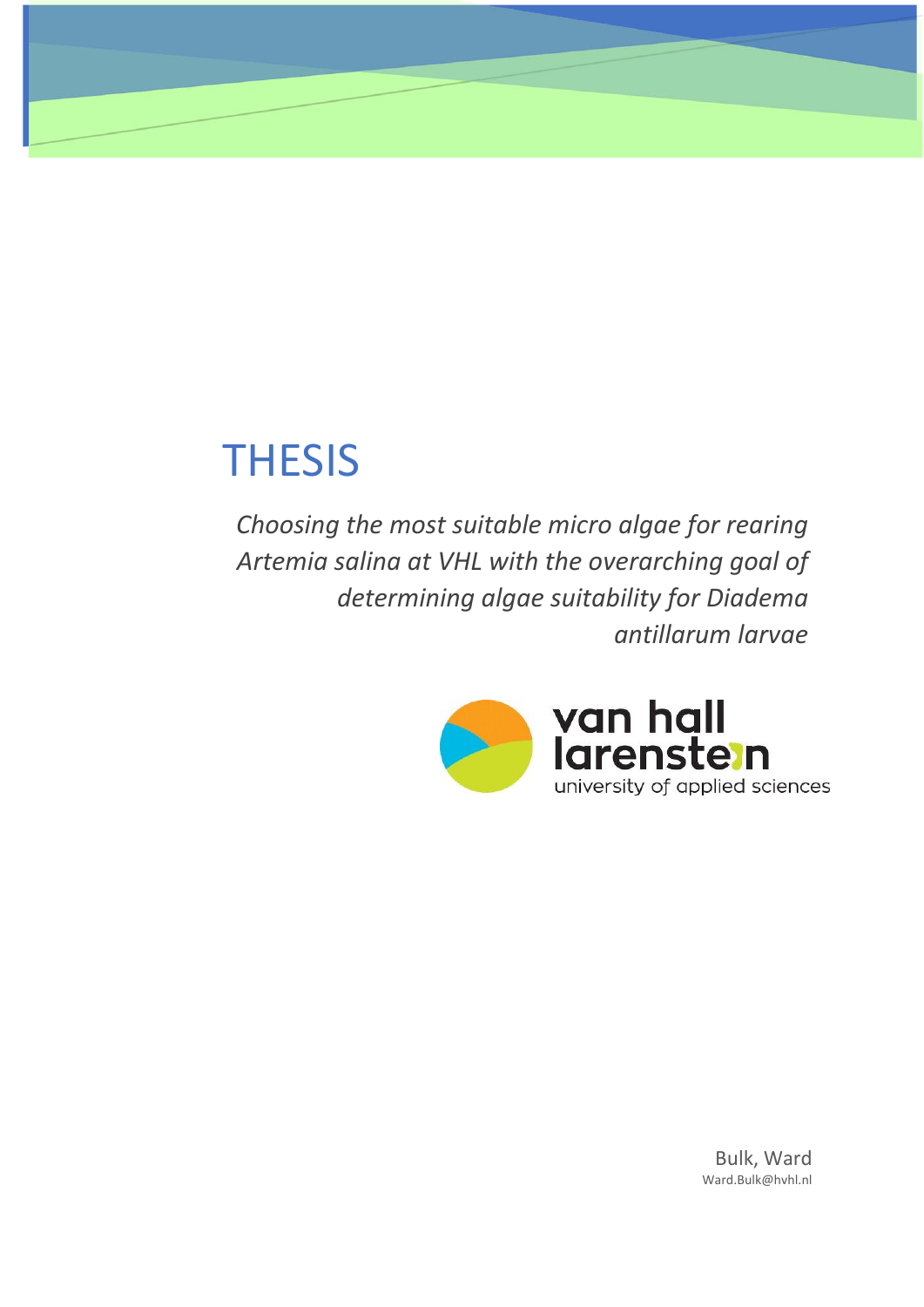# Thesis

*Choosing the most suitable micro algae for rearing Artemia salina at VHL with the overarching goal of determining algae suitability for Diadema antillarum larvae*

Student: Ward Bulk Module: LKZ428VNA01, bachelor thesis Coastal and Marine Management Problem Owner: Tom Wijers Supervisors: Jorien Rippen, Tom Wijers Leeuwarden, 03-10-2019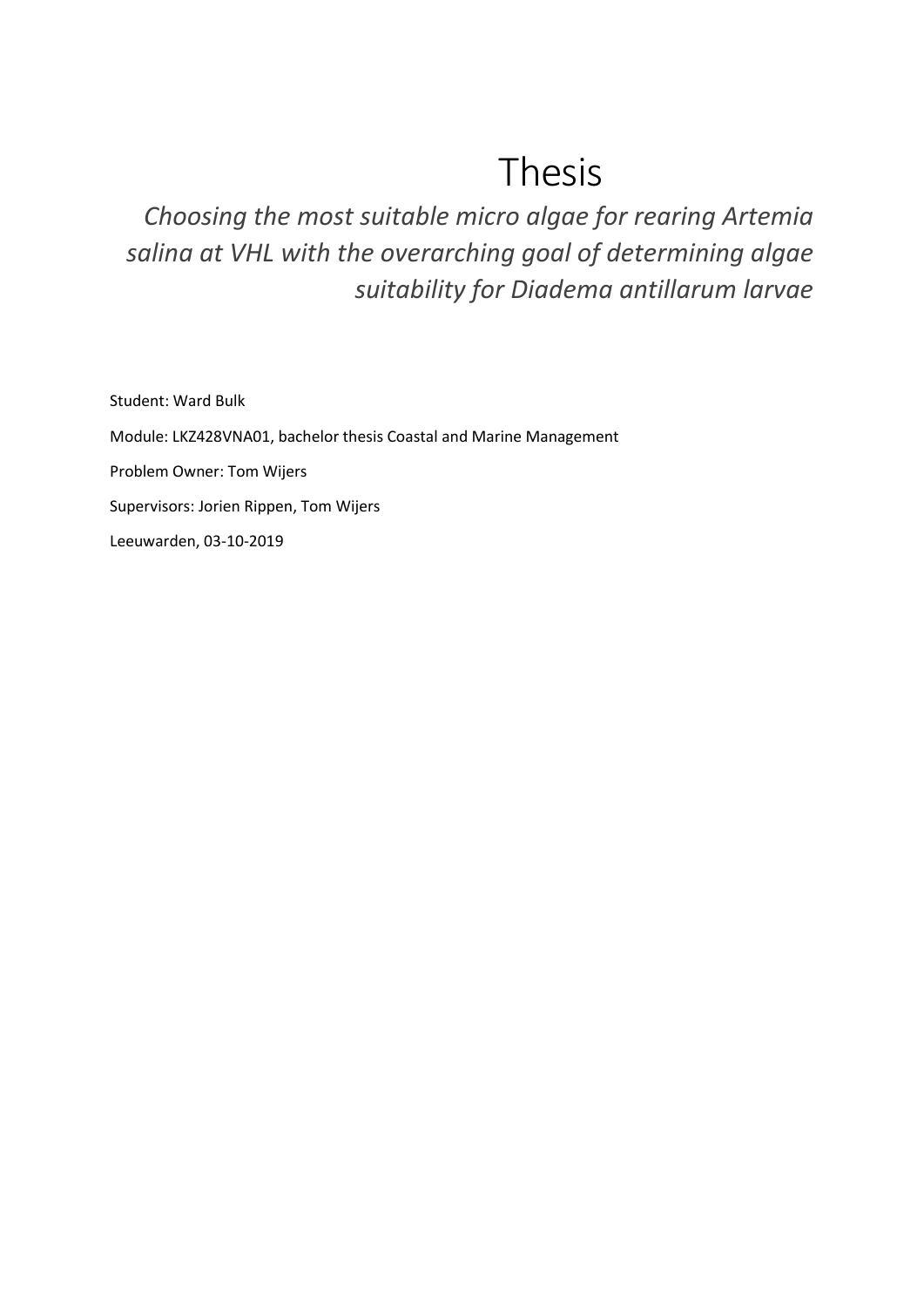# Table of Contents

| $\mathbf{1}$ . |  |  |  |  |  |  |
|----------------|--|--|--|--|--|--|
|                |  |  |  |  |  |  |
|                |  |  |  |  |  |  |
|                |  |  |  |  |  |  |
|                |  |  |  |  |  |  |
| $\overline{2}$ |  |  |  |  |  |  |
|                |  |  |  |  |  |  |
|                |  |  |  |  |  |  |
|                |  |  |  |  |  |  |
|                |  |  |  |  |  |  |
| 3              |  |  |  |  |  |  |
|                |  |  |  |  |  |  |
|                |  |  |  |  |  |  |
|                |  |  |  |  |  |  |
|                |  |  |  |  |  |  |
| 4              |  |  |  |  |  |  |
|                |  |  |  |  |  |  |
|                |  |  |  |  |  |  |
|                |  |  |  |  |  |  |
| 5              |  |  |  |  |  |  |
|                |  |  |  |  |  |  |
|                |  |  |  |  |  |  |
|                |  |  |  |  |  |  |
| 6              |  |  |  |  |  |  |
| 7              |  |  |  |  |  |  |
|                |  |  |  |  |  |  |
| I.             |  |  |  |  |  |  |
| Ш.             |  |  |  |  |  |  |
| III.           |  |  |  |  |  |  |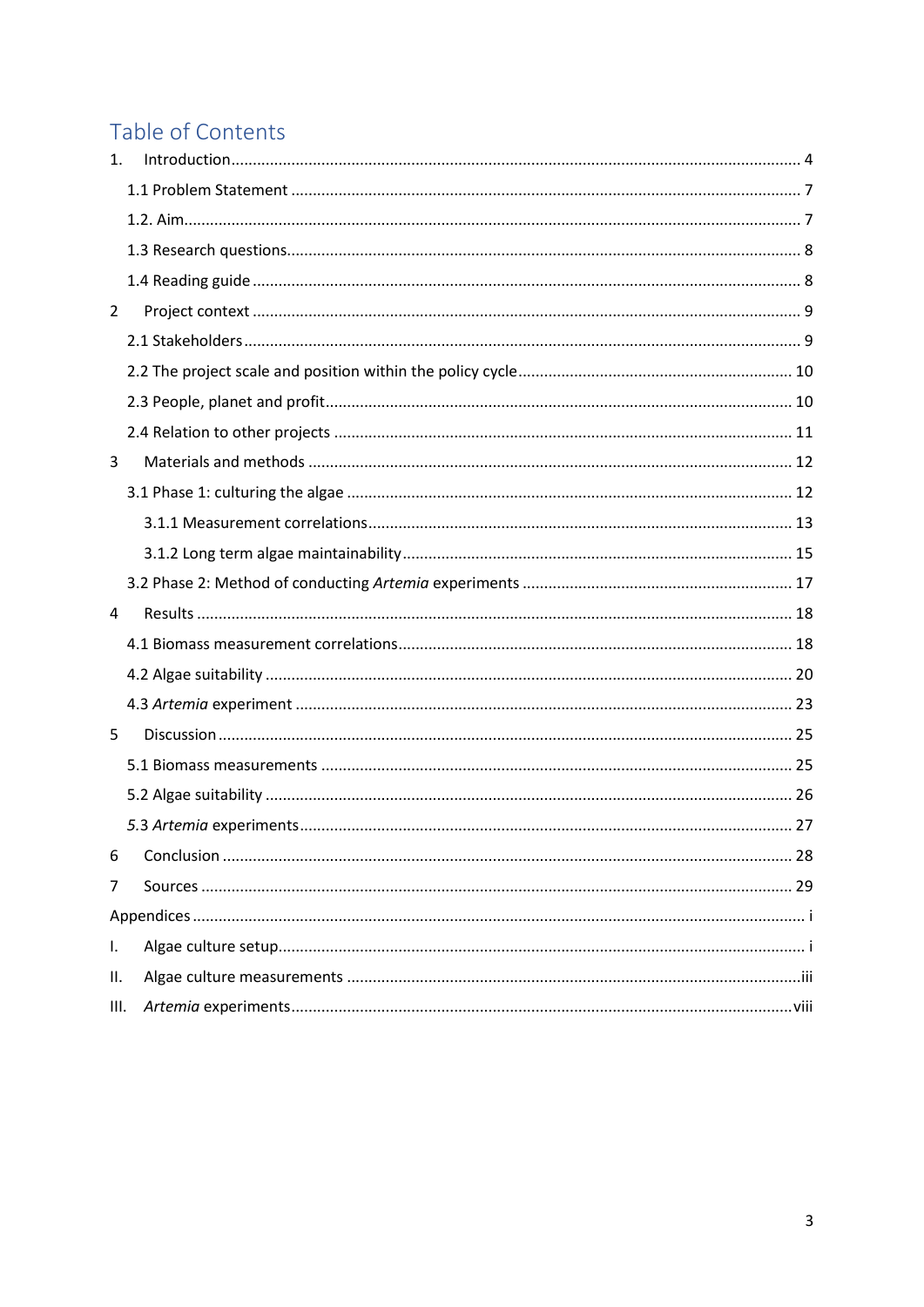# 1 Introduction

<span id="page-3-0"></span>Coral ecosystems in the Caribbean have been in decline since the early 1970s (Jackson, Donovan, Cramer, & Lam, 2014). Since then, there has been a reduction in coral coverage of 37% in the 1970s to a mere 14% in 2012 (Jackson et al., 2014). The reasons for this decline are widespread, but most research shows pollution in form of sedimentation caused by human activities on land and sea (Moberg & Folke, 1999; Risk & Edinger, 2011) creating an opportunity for macro algae to expand. These macro algae can compete with coral by overgrowing them causing a decline in the amount of coral present (Lirman, 2001). Further direct human interaction in the form of fisheries and tourism (Jackson et al., 2014), add additional pressure to the coral.

In addition to this pressure created by humans for unknown reason a massive decline occurred of 95- 99% of a key species of herbivore that kept the macro algae under control (Carpenter, 1990): the long-spiked sea urchin (*Diadema antillarum)* for the purposes of this report: *Diadema.* This massive decline in sea urchins changed the ecosystem drastically. Macro algae coverage increased by 22 to 439% on reefs in the Caribbean (Carpenter, 1990). Ever since, the sea urchin numbers never fully recovered. In 2015 the total population of *Diadema* was estimated at a mere 15% of its pre-1980 level (Lessios, 2015). Recovery is slow and seems to be limited in some way (Beck, Miller, & Ebersole, 2014).

With the increase in macro algae coverage and no recovery of *Diadema* the health of the coral reefs has been adversely affected (Lirman, 2001). With the importance of coral reefs for local biodiversity this has big negative effects on the ecosystems diversity and stability (Moberg & Folke, 1999). However, it is also a loss for the local people as fishing and tourism around the reefs is a source of many people's livelihoods (UN Environment; ISU; ICRI and Trucost, 2018).

Because of the importance of coral reefs and the lack of recovery of *Diadema,* research has been done on the potential limitations of *Diadema* recovery. (Chiappone, Swanson, Miller, & Smith, 2002; Miller, Kramer, Williams, Johnston, & Szmant, 2009; Prog, Hunte, & Younglao, 1988). The University of Applied Sciences Van Hall Larenstein (VHL) plans to expand on this research by looking into the survival of *Diadema's* larval stage. The larval stage of *Diadema* is a stage in which it is planktonic and

carried by currents while feeding on micro algae (figure 1) (Warner, Lyons, & McClay, 2012).

The research into the survival of *Diadema* larvae has the potential to improve recovery in the wild by exploring one of the potential reasons of the slow recovery*:* the



*Figure 1: Life stages sea urchin* (Warner et al., 2012)

low amount of larvae that end up as settled adults (Miller *et al.*, 2009).

For experiments on *Diadema* larvae the larvae themselves will first have to be acquired, and in order to be able to maintain a culture of *Diadema* larvae their primary food source micro algae will also need to be readily available (Carrier, Reitzel, & Heyland, 2017).

Micro algae are single celled algae that are at the bottom of the food chain and provide food for 70% of the world's biomass in addition to being responsible for half the world's photosynthetic activity (Singh & Saxena, 2015). There are a lot of microalgae species, with current scientific estimates ranging from 200.000 to several million species in existence (Norton, Melkonian, & Andersen, 1996).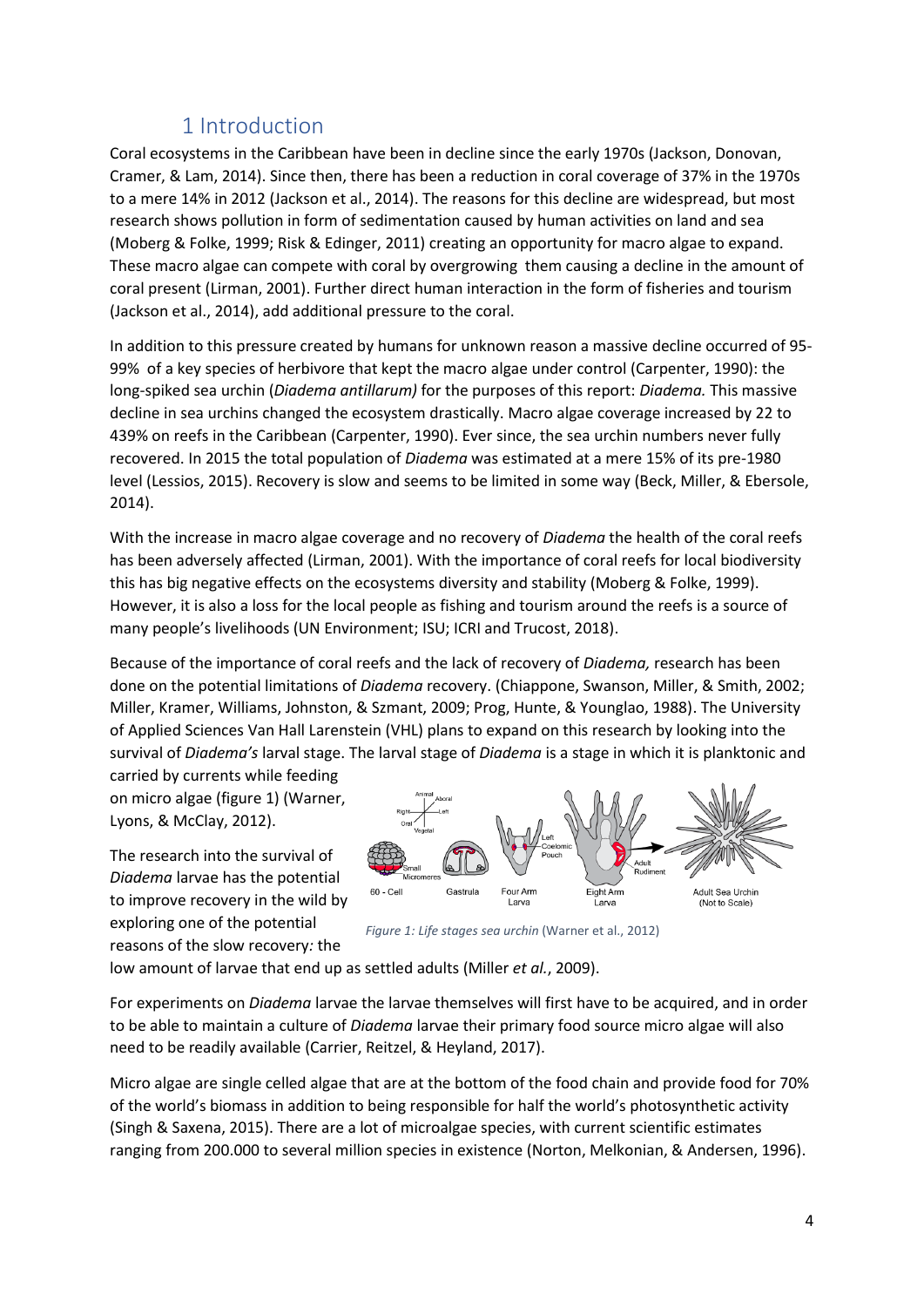This wide variety of micro algal species means it is not known exactly what species of microalgae *Diadema* larvae consume. In general, there are four groups of micro algae: cyanobacteria, which are closely related to ordinary bacteria but fall into the category of micro algae due to their ability to photosynthesize; green algae, which are closely related to plants; mesokaryotes, which have aspects of both cyanobacteria as well as the green algae and lastly red algae. All these algae can vary wildly in nutritional value, size and even movement through the water column (Norton et al., 1996).

Being able to provide the right species of microalgae is crucial in keeping sea urchin larvae alive. This is an important starting point for the experiments that eventually might lead to the recovery of *Diadema* and the coral reefs of the Caribbean. This thesis hopes to provide answers to what the right species of micro algae is, how it can be effectively grown at VHL and how the sea urchin larvae might react consuming different types of micro algae. This consumption of the micro algae by *Diadema* larvae cannot be measured directly as the *Diadema* are currently not available to provide the supply of larvae for this project due to time constraints.

For this reason, the question of the potential development and growth of *Diadema* larvae on a certain type of micro algae will be answered using a model organism: *Artemia salina* more commonly known as *Artemia. Artemia* is chosen because it closely resembles the *Diadema* larvae in size (Daintith, 1996). In addition to this they are pelagic and feed on micro algae (Daintith, 1996). *Diadema* larvae and *Artemia* also share a high sensitivity to metals, in particular coper, in the water (Bielmyer, Brix, Capo, & Grosell, 2005; MacRae & Pandey, 1991) . One of the key differences in the living constraints between *Diadema* and *Artemia* is salinity tolerance. *Artemia* are capable of surviving in as much as 180 parts per thousand (ppt) (Browne & Wanigasekera, 2000) of salt to water whereas sea urchin larvae are known to have trouble developing above 37ppt (Sarifudin, Rahman, Yusoff, Arshad, & Tan, 2017) with an ideal of 32ppt. The ideal for *Artemia* ranges from 25-35ppt (Kumar & Babu, 2015).

Temperature sensitivity is also different between the species, *Artemia* are known to live in conditions where temperatures can range anywhere from 6 to 37 °C (Emslie, 2003) whereas the water temperature *Diadema* lives in is 27 °C on average and does not differ more than 3 °C year round (World Sea Temperature, 2019). These parameters mean keeping temperature and salinity in the ideal range for *Diadema* larvae will allow the *Artemia* to grow. This allows *Artemia* to provide a suitable means of testing all the different methods for conducting future *Diadema* experiments such as feeding methods, setting up tanks as well as maintaining water parameters.

While *Artemia* and *Diadema* are different species the author judged their similarities to be sufficient for *Artemia* to be used as model organism due to its size, the fact that both species filter algae from the water column (Smith, Cruz Smith, Cameron, & Urry, 2008; Thach, Elizabeth C., Thompson, Karen J., Morris, 2006) and compatible living conditions. Allowing for an experimental setup very similar to one with actual *Diadema* larvae. During this thesis four micro algae species were tested for numerous traits and practicalities ranging from sustainable growth to potential uptake by the *Artemia*.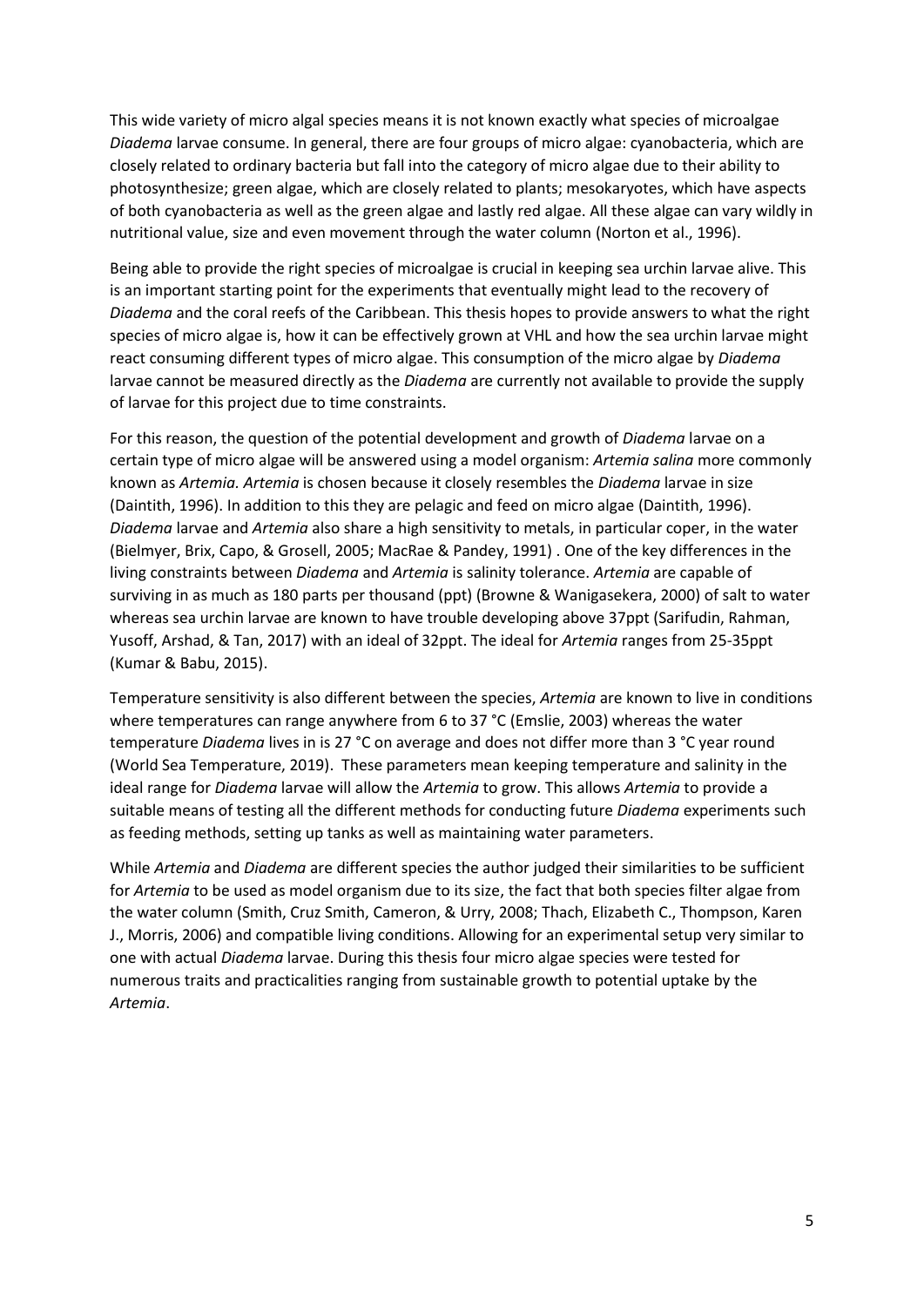To measure the growth and eventual uptake of the micro algae by *Artemia*, first a correlation between different biomass indicators for the micro algae was required. In algae research different types of measurements are used for different purposes (Lu, Yang, Zhu, & Pan, 2017). With optical density being used as a quick and easy measurement, cell counts to get exact measurements of the number of cells in a sample and measurements by weight to determine the amount of biomass. (Lu et al., 2017; Steinberg et al., 2012). To measure the growth and eventual uptake of the micro algae by *Artemia*, a correlation between different biomass indicators for the micro algae has been made between these methods of measuring algae.

The micro algae have been selected according to the criteria that the chosen algae should have traits that make them potentially effective food sources. Two red algae and two green algae were chosen. The first two species are *Rhodomonas salina* (Fig. 2a) and *Rhodomonas baltica* (Fig. 2b), both red algae. These species have been chosen because in literature *Rhodomonas sp.* is often shown as the algae species of choice for feeding sea urchin larvae (Cameron & Schroeter, 1980; Salas-Garza, Carpizo-Ituarte, Parés-Sierra, Martínez-López, & Quintana-Rodríguez, 2005). The third micro algae is a species of green algae called *Nannochloropsis gaditana* (Fig. 2c), this species was chosen due to its high concentration of fatty acids (Boussiba, Vonshak, Cohen, Avissar, & Richmond, 1987), a trait that makes this species a promising candidate as food for the *Diadema* larvae. The fourth micro algae chosen is *Tetraselmis chuii* (Fig. 2d), another green algae with a high lipid content (Alonso, Lago, Vieites, & Espiñeira, 2012).

One of these four algae was selected as a suitable alga to feed *Artemia*. The results obtained over the duration of this thesis will allow future researchers at VHL to have access to a suitable, healthy culture of micro algae to use as food for *Diadema* larvae.



*Figure 2: Microalgae species used for this research compared by size. A: Rhodomonas baltica, B: Rhodomonas salina, C: Tetraselmis chuii, D: Nannochrloropsis gaditana.*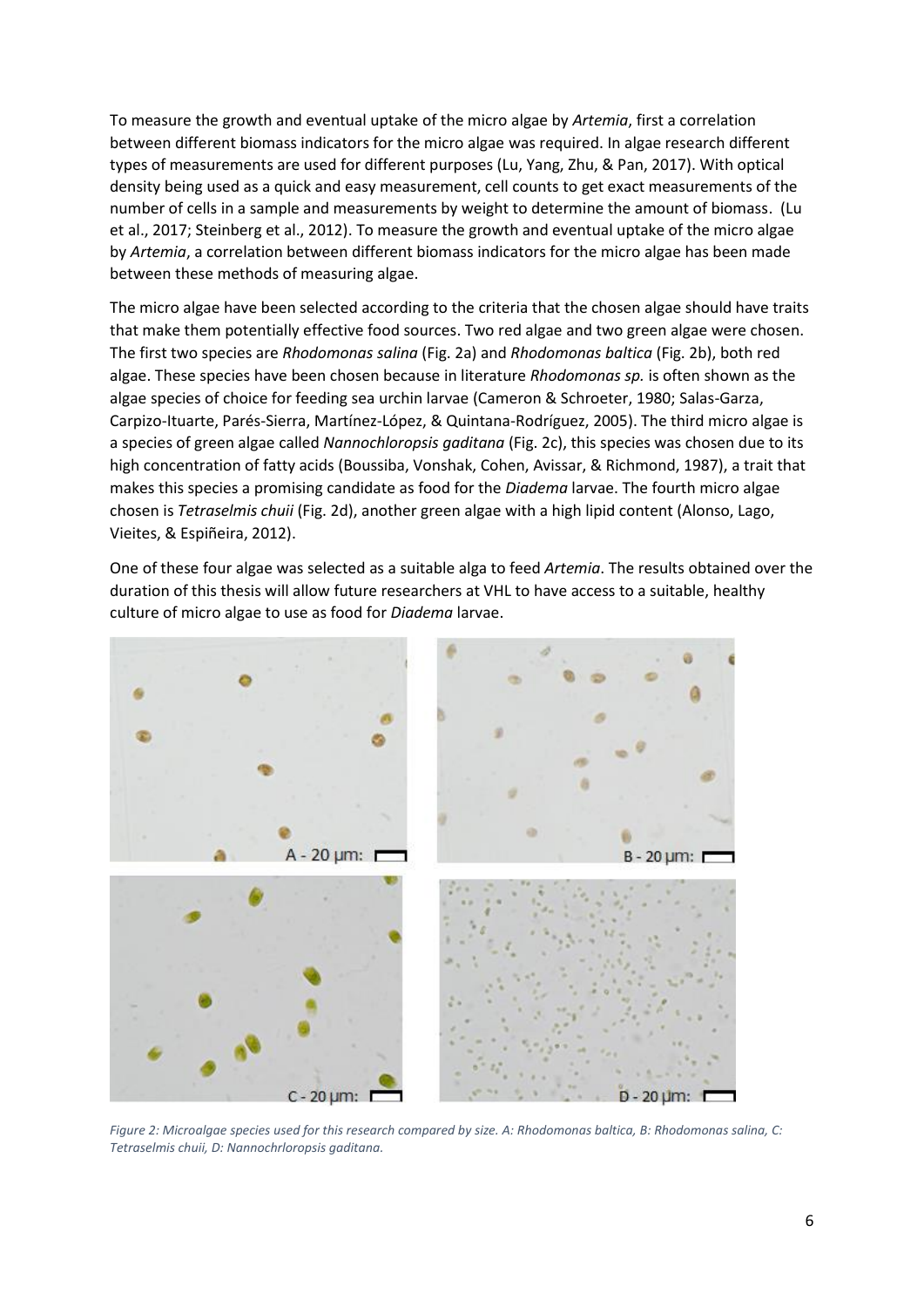## <span id="page-6-0"></span>1.1 Problem Statement

There is a need for a stable micro algae culture at Van Hall Larenstein that provides suitable food for the rearing of future *Diadema* larvae. The culturing of these algae can be complicated, and the nutritional needs and uptake of the larvae is uncertain.

## <span id="page-6-1"></span>1.2. Aim

The aim of this project was to have a stable growth of the right micro algae to feed *Artemia,* with as overarching goal to determine a suitable food source for *Diadema* larvae.

To achieve this aim there are two distinct phases (also see figure 3):

**Phase one** was setting up the culture of the micro algae and selecting one red and one green algae that remain stable and healthy over the course of 6 weeks.

**Phase two** was researching the uptake of the chosen algae by *Artemia* and selecting one of the two algae species that shows the best results for permanent culturing.



*Figure 3: Schematic overview project process: Two red algae and two green algae were tested for suitability of culturing in phase one. In phase two one red and one green algae were tested for suitability as feed source using Artemia, after which one algae was chosen for culturing at VHL.*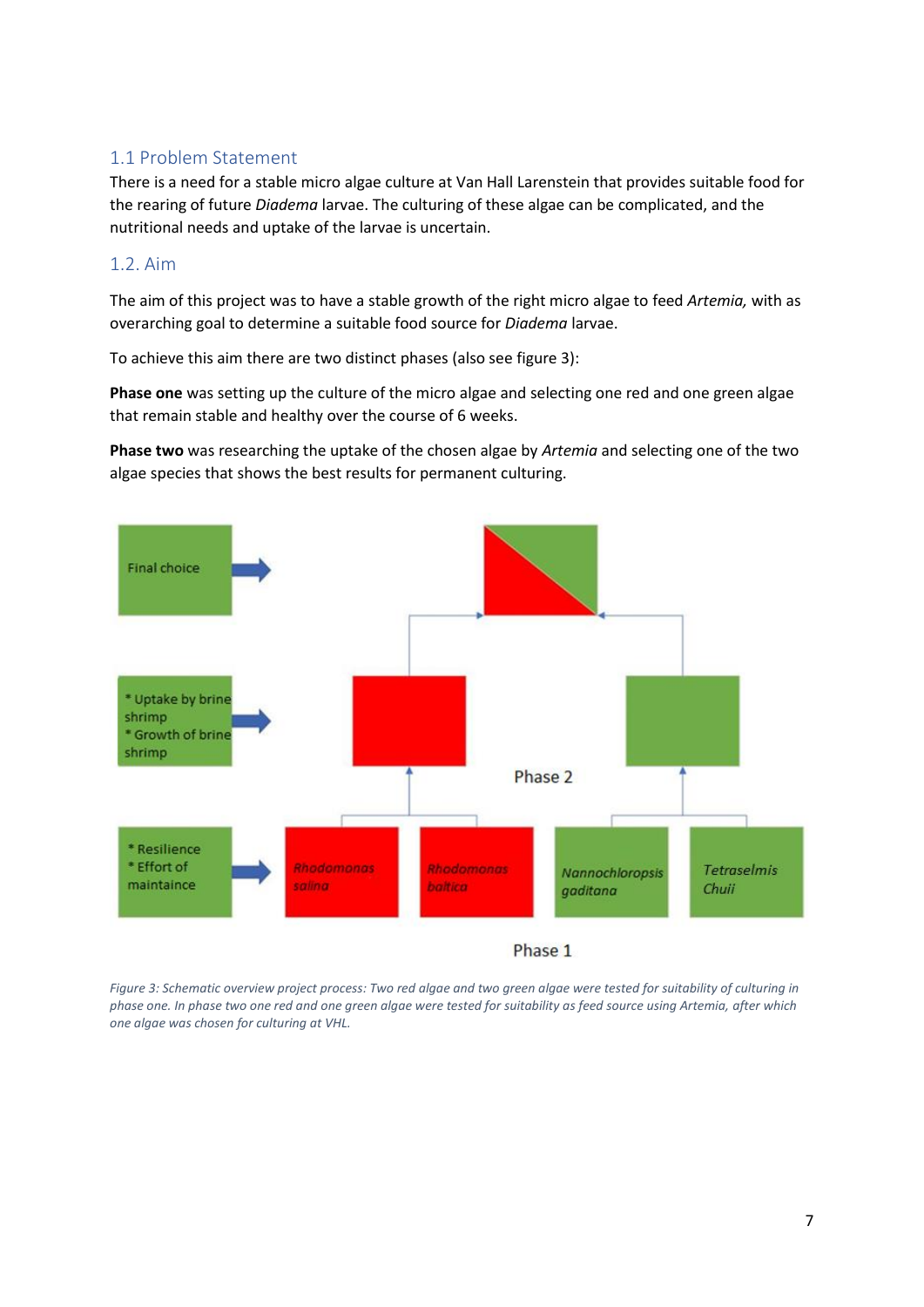## <span id="page-7-0"></span>1.3 Research questions

The main research question of this project was:

### **Which of the four chosen algae is the most suitable for the rearing of** *Artemia***, and ultimately**  *Diadema antillarum* **larvae, at Van Hall Larenstein University of applied sciences?**

This question led to several sub questions which could in turn be operationalized to provide an answer to the main question.

#### **Phase 1**

#### **How are different biomass values (mg/ml, cell count and optical density) correlated for each of the four algae?**

- *What is the relationship between mg/ml, cell count and optical density for: Rhodomonas salina*, *Rhodomonas baltica, Nannochloropsis gaditana and Tetraselmis chuii?*

#### **Which algae species is best maintainable over a period of 6 weeks?**

- Does the algae in question have practical issues that makes culturing more difficult for example quicker colony forming, susceptibility to grazer infestation, susceptibility to pollution by other algae?
- Can the growth of the algae be maintained over 6 weeks?

#### **Phase 2**

#### **Which algae species provides the best development and survivability for** *Artemia***?**

- Which of the two best algae species from phase 1 leads to the highest number of living *Artemia* at the end of the experiment?
- Which of the two best algae species lead to most growth in *Artemia*?

## <span id="page-7-1"></span>1.4 Reading guide

Chapter 2 will contain the project context in which this thesis was performed, meaning it provides background information and gives a clearer idea of the purpose and impact of the research that was performed.

Chapter 3 contains the material and method section of the report in which you can find explanation about how the experiments in this report were conducted and how to reproduce them.

Chapter 4 contains all results obtained from the experiments.

Chapter 5 contains a discussion of the obtained results as well as recommendations on how to improve the results and materials used to obtain them.

Chapter 6 is the conclusion of the report in which a final tally is made of everything that was learned.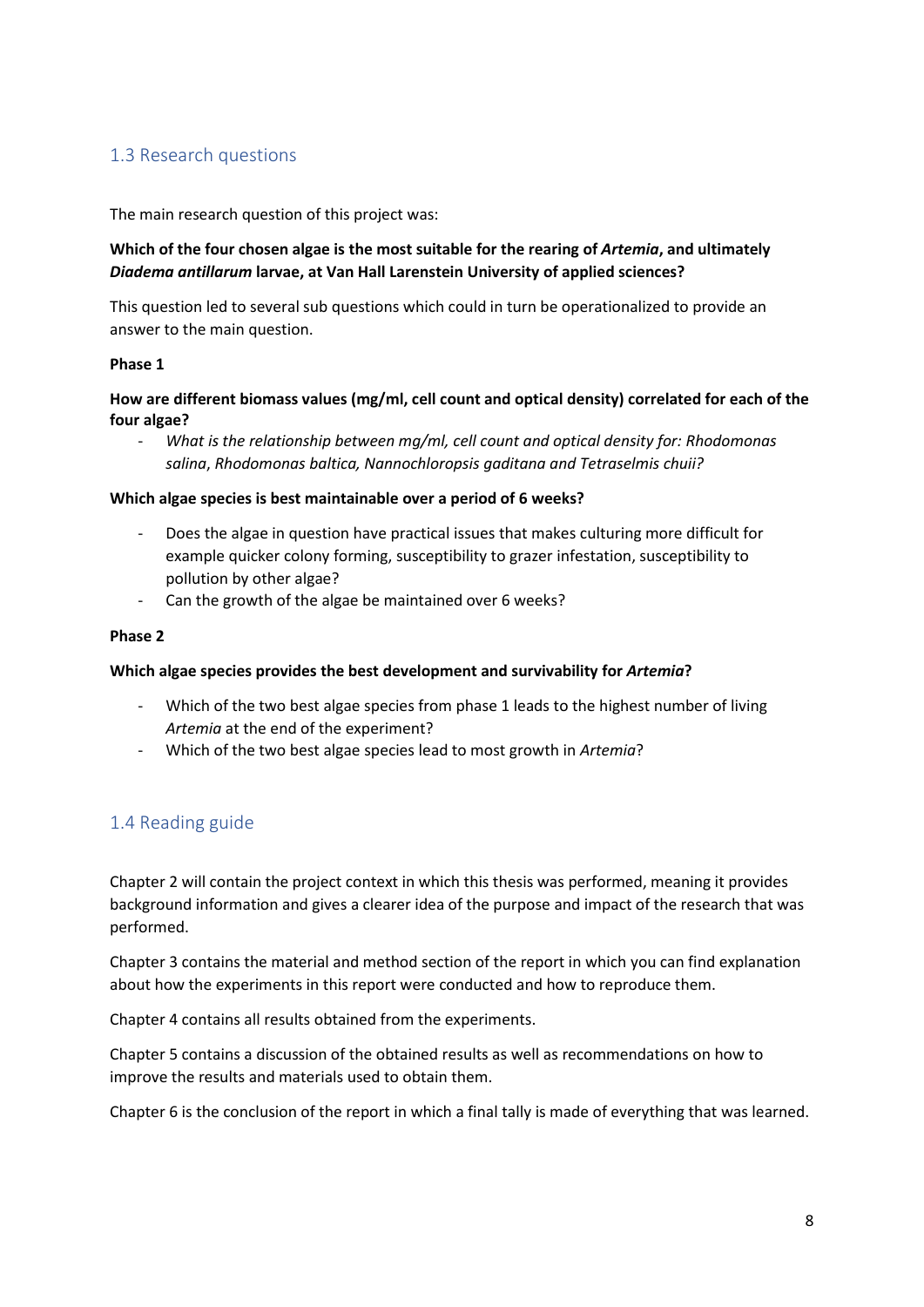# <span id="page-8-0"></span>2 Project context

Before examining the setup and results of this research, it is important to examine the context in which it has been conducted.

## <span id="page-8-1"></span>2.1 Stakeholders

The key stakeholder was the Coastal and Marine Management department of Van Hall Larenstein University of Applied Sciences (VHL) for which this research was conducted. They had an interest in both the results of the research as well as a direct need for the products. To ensure their needs were clear meeting were held throughout the thesis with the problem owner to discuss the progress and talk about potential issues.

An initial constraint had been placed on the project at the start by the problem owner in that he wished to see one red alga and one green alga as the final two contenders. In practice this meant that the two green and the two red alga species only needed to be compared with one another when reducing the alga species considered for culturing.

Relevant stakeholders also included future employees or students who will use the micro algae cultures to conduct further research. To ensure that people doing follow up research can maintain the culture as envisioned and use it effectively, the thesis was written in such a way that it is understandable to people with only a starting knowledge of micro algae culturing.

The algae culture was set up with user friendliness in mind, with a focus on solutions that do not require a lot of effort or time. Furthermore, to ensure the final product is easily understood, feedback was requested from students or employees who were likely to be working with the micro algae in the future. This feedback was taken into account when writing the protocols that can be found in the appendices of this thesis.

There were also indirect stakeholders– the residents of the Caribbean. These people were not involved directly but could stand to profit because if this project succeeds, research can be conducted into the survival of *Diadema* larvae. Results from that research might lead to formulating a strategy for the recovery of *Diadema* in the wild. This can increase coral reef recovery and all economic advantages that such a recovery might bring in the tourism, coastal development and fisheries sectors. There is an estimated potential loss of \$3.1 billion annually by 2030 if decline of Caribbean coral reef continues and a potential gain of \$ 2.5 billion by 2030 if the coral reef health is improved substantially (UN Environment; ISU; ICRI and Trucost, 2018).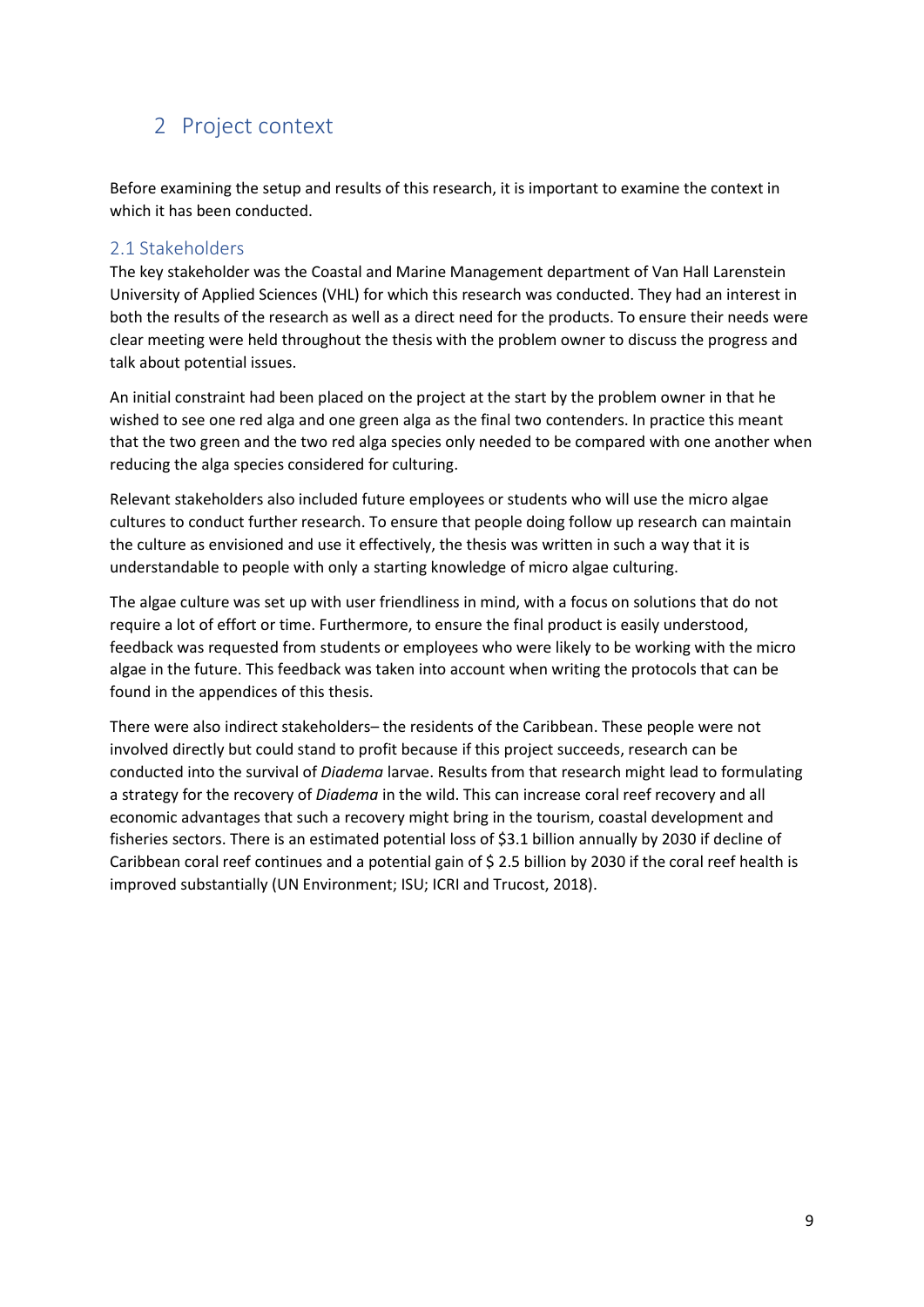## <span id="page-9-0"></span>2.2 The project scale and position within the policy cycle

The scale of this project was local for the most part, with the direct stakeholders being present in the same building and the initial algae used obtained from the Groningen University. However, there were certain aspects that were international. Since the eventual results attained with help of my initial research could have international impact in the form of assisting coral recovery in the Caribbean's.

When considering the project as part of the policy of coral recovery in the Caribbean's, it falls under the banner of agenda setting in the policy cycle as understood by Knill & Tusun (Knill & Tusun, 2008). Currently efforts of coral recovery in the Caribbean's is often focused on engineering reef structures to speed up coral recovery (Kaufman, 2006). In addition to this there has been a rise in the use of ecological reef restoration where live corals are grown and transplanted (Diego Lirman & Schopmeyer, 2016). However, both these methods do not target the underlying cause of coral decline. Finding limiting factors in the recruitment of *Diadema* might provide an additional policy tool to use in recovering coral through the reintroduction of the species to the ecosystem. This means the outcomes of the project, for which my research facilitates the micro algae, might influence the other projects in the field of coral recovery. For instance, by making coral that is planted or is starting to grow on engineered reef structures more likely to survive due to a decrease in competition with macro algae, thanks to the grazing of *Diadema.*

### <span id="page-9-1"></span>2.3 People, planet and profit

As mentioned in the introduction of this report, restoring the *Diadema* population in the Caribbean's could have a positive impact on coral reefs in that area (Carpenter, 1990). This means that by providing the algae required to perform tests on *Diadema* larvae this project has the potential to be of positive influence for the people living around the Caribbean reefs and the profit they make (Carpenter, 1990; Moberg & Folke, 1999; UN Environment; ISU; ICRI and Trucost, 2018). By improving the health of the coral reefs, the people stand to gain socially. Not only is there the risk of losing up to \$3.1 billion in economic gains by 2030 due to coral reef decline in the region (UN Environment; ISU; ICRI and Trucost, 2018). But coral reefs also provide other services that are vital to the Caribbean's. Services like coastal protection, protecting the land from erosion by tropical storms (Moberg & Folke, 1999). This is especially important as research shows a potential increase in both the intensity and frequency of these storms in the future (Goldenberg, Landsea, Mestas-Nunez, & Gray, 2001; Knutson, Tuleya, & Kurihara, 1998) While these threats impacts all countries in the Caribbean's it is important to note that overseas territories have been found to be more vulnerable to social economical change (Siegel et al., 2019). This means the issue of coral reef protection should be a high priority for the Kingdom of the Netherlands, which consists of three separate nations within the Caribbean as well as three special municipalities tightly bound to the country of the Netherlands.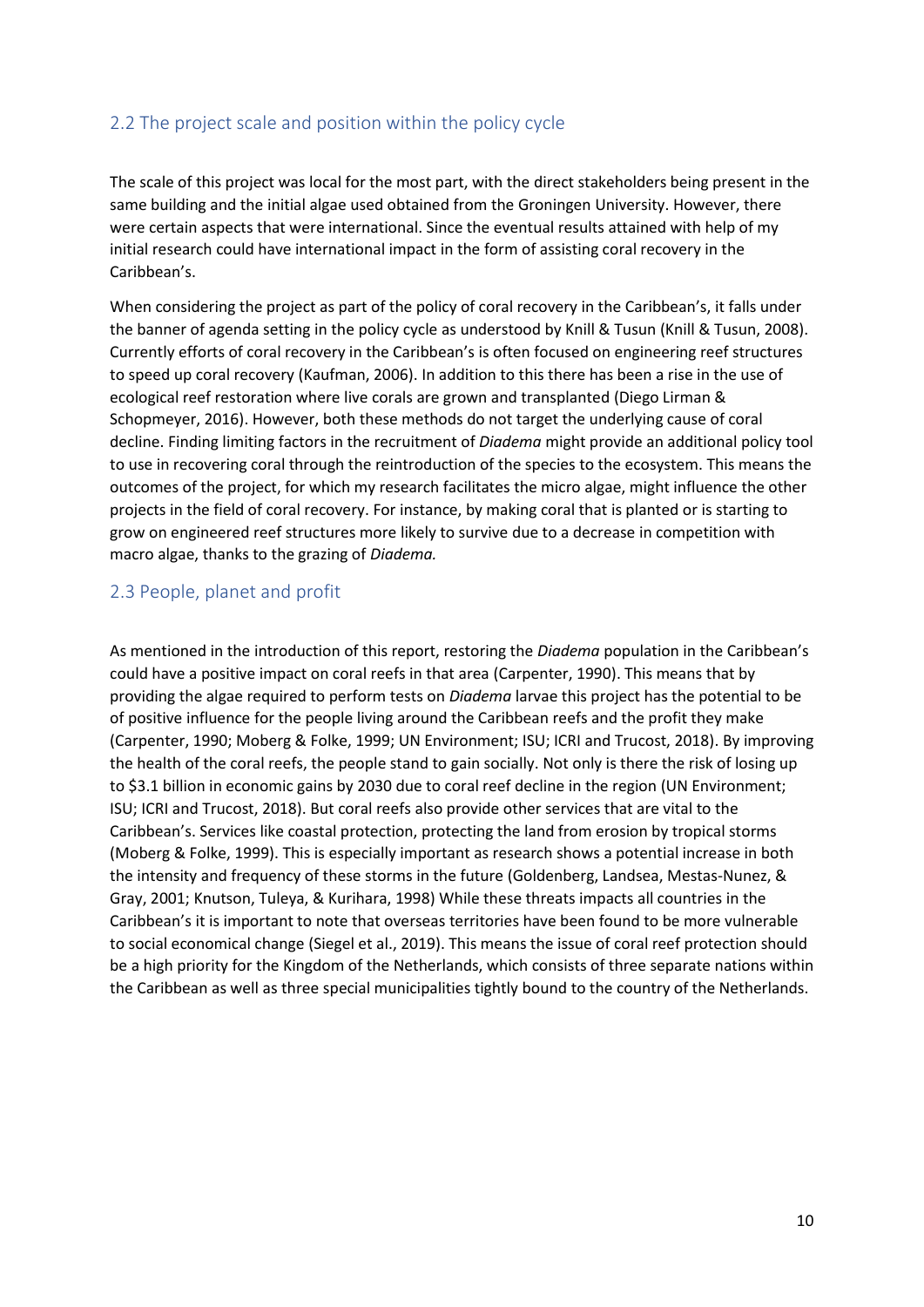## <span id="page-10-0"></span>2.4 Relation to other projects

This was the first project working with micro algae for this purpose at VHL and is essential for all other future projects involving the use of *Diadema* larvae. As a result of this it was important that at the end of the projects duration there was a system capable of producing the right micro algae at the right quantity otherwise follow-up projects would be unable to proceed. With the combination of protocols and this thesis a solid foundation has been build. Making future projects involving micro algae culturing easier to get started.

There was a large amount of expertise present at VHL between the departments of coastal and marine management and environmental sciences with regards to growing both macro and micro algae. This meant I could get feedback on the means of growing the algae.

The room in which the micro algae and larvae are kept was shared with a project growing *Ulva lactuca.* This at times resulted in disagreements about the correct temperature for the room and the limited supply of demi-water. As these problems reared their heads we quickly came to mutually acceptable agreements and it did not impact this project in a significant way.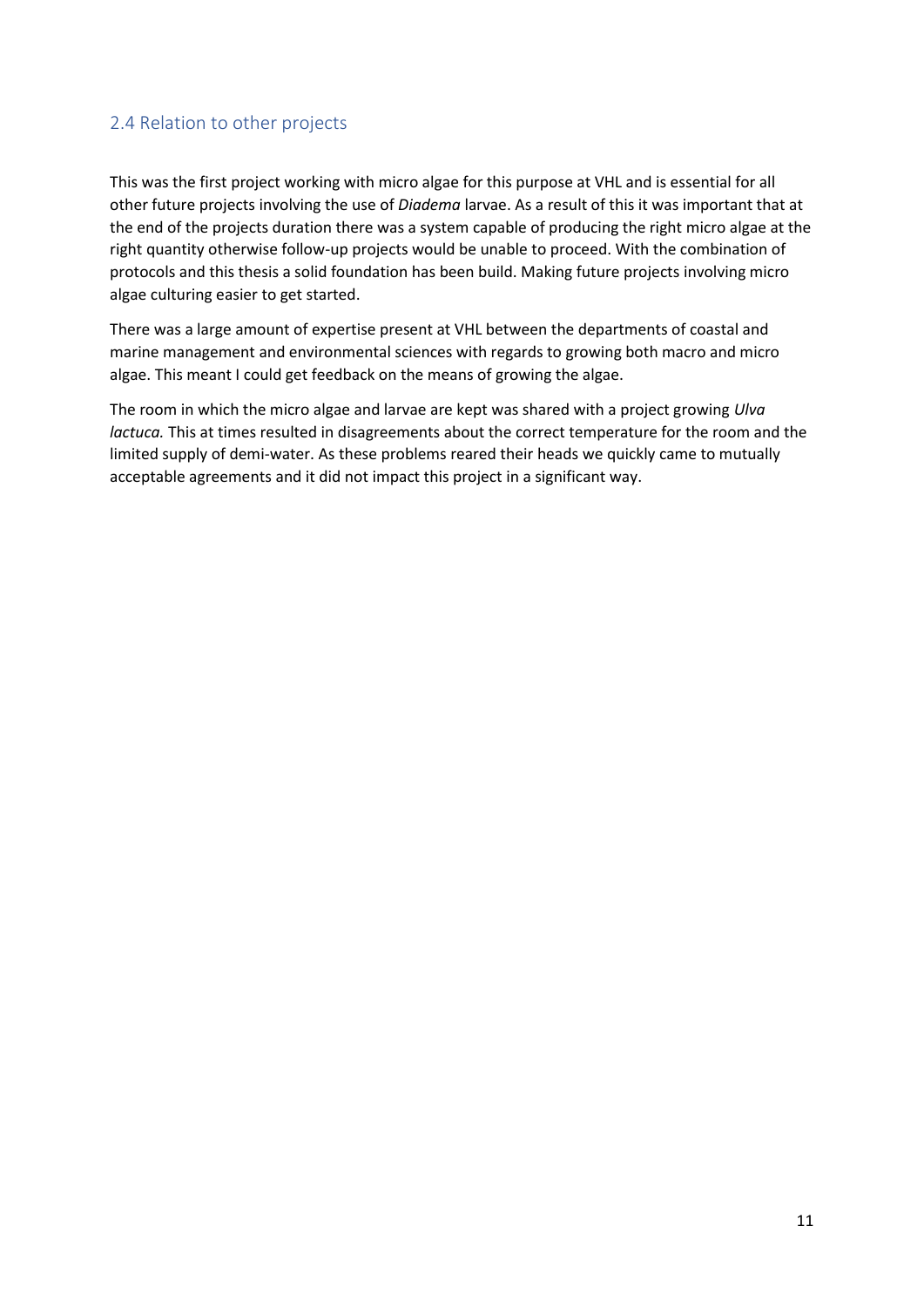# 3 Materials and methods

## <span id="page-11-1"></span><span id="page-11-0"></span>3.1 Phase 1: culturing the algae

The algae were obtained as sterile cultures from the university of Groningen and were grown in artificial sea water on an f/2 medium, which is a nutrient formula ideal for maintaining microalgae cultures (Guillard, 1975). This nutrient formula was selected to provide the right amount of nitrate, phosphate, trace elements and vitamins for the different micro algae species to grow.

Algal cultures were kept in 1 litre bottles (figure 4). With air bubbling through to supply  $CO<sub>2</sub>$  and ensure mixing. The pH of the algae was kept around 8 by controlling the airflow. The air was passed through a vessel holding demi water to increase the moisture content of the air, reducing evaporation. This air was directed through a VWR sterile air filter (0.2 µm) attached on each bottle to reduce aerial pollutants (see figure 5).



The bottles were placed in front of 6 TL lights covering the length of the setup

*Figure 4: 1-liter bottles filled with algae*

providing 80.43 µmol/m<sup>2</sup> in a standard fluorescent light spectrum with peaks at 546 nanometres and 611 nanometres.

In phase one a total of 8 bottles were maintained: each species was cultured in duplicate (n=2). These cultures were maintained for 6 weeks.



*Figure 5: Schematic overview algae growth setup. Pressurised air is first hydrated through demi water and then divided over the 8 bottles, first passing an air filter of 0.2µm to minimize the risk of contamination.*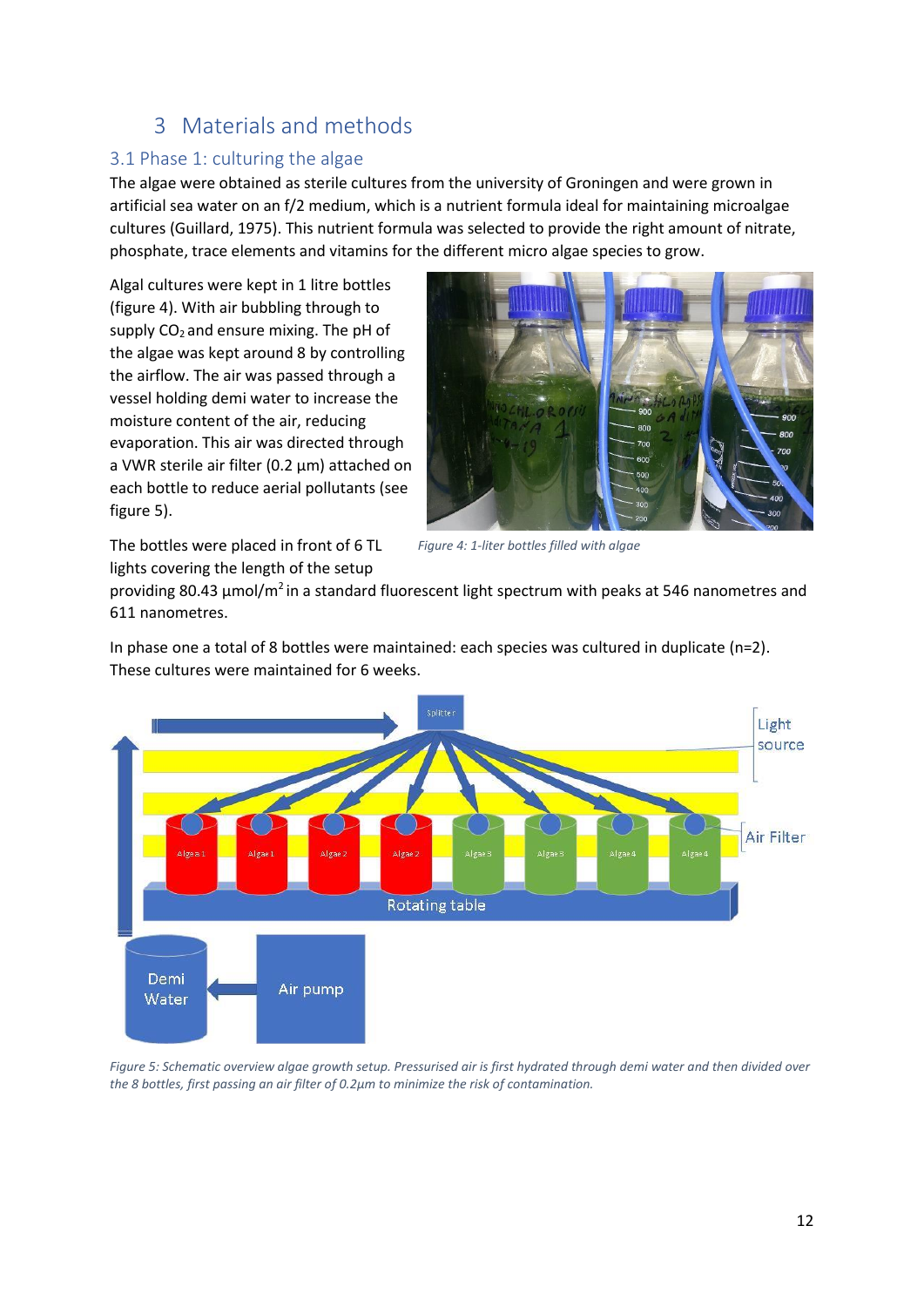#### <span id="page-12-0"></span>3.1.1 Measurement correlations

#### *Optical density*

Optical density (OD) is an easy measurement of algae culture density. An optical density measurementis done by sending out a pulse of light at a certain wavelength and measuring the amount of light going into a solution compared to the light going out. This is an indication for the number of algae present and is used because it is easier to measure than obtaining mg/ml values or cell count numbers. You do however need mg/ml and cell counts to know what the OD value corresponds to. (see figure 7 for overview of up and downsides of each required measurement).

In this thesis OD measurements were done at OD 720. 720 refers to measuring the light absorption of the solution at a wavelength of 720nm. 720nm was chosen as it is the highest available wavelength available on the device used for this research, and lower wavelength lead to more inaccuracy in density measurements as pigments of the algae can interfere with results (Griffiths, Garcin, van Hille, & Harrison, 2011). This was done by using the Aquapen AP 100, selecting the OD720 option and inserting a cuvette with 3ml algae solution into the device (figure 6).



#### *Mg/ml*

The mg/ml allowed the most accurate measurement of the total amount of algae biomass present in the system and allowed

*Figure 6: Picture showing PAM meter (on the left) and 3ml cuvettes filled with algae solution.*

adding the same weight of different algae species when doing *Artemia* tests. This is essential due to the size difference between algae species with *Tetraselmis chuii* growing up to 14 μm compared to *Nannochloropsis gaditana* growing to a maximum of 4 μm (figure 2 C & D). The mg/ml was determined by filtering a 30ml sample of the algae solution over a 0.2 μm filter and measuring the algae without water content, resulting in a measurement of mg of dry weight per ml of algae. (for detailed guide to dry weight measurements please refer to appendix II: protocol dry weight measurement (provided by problem owner and adapted for this project).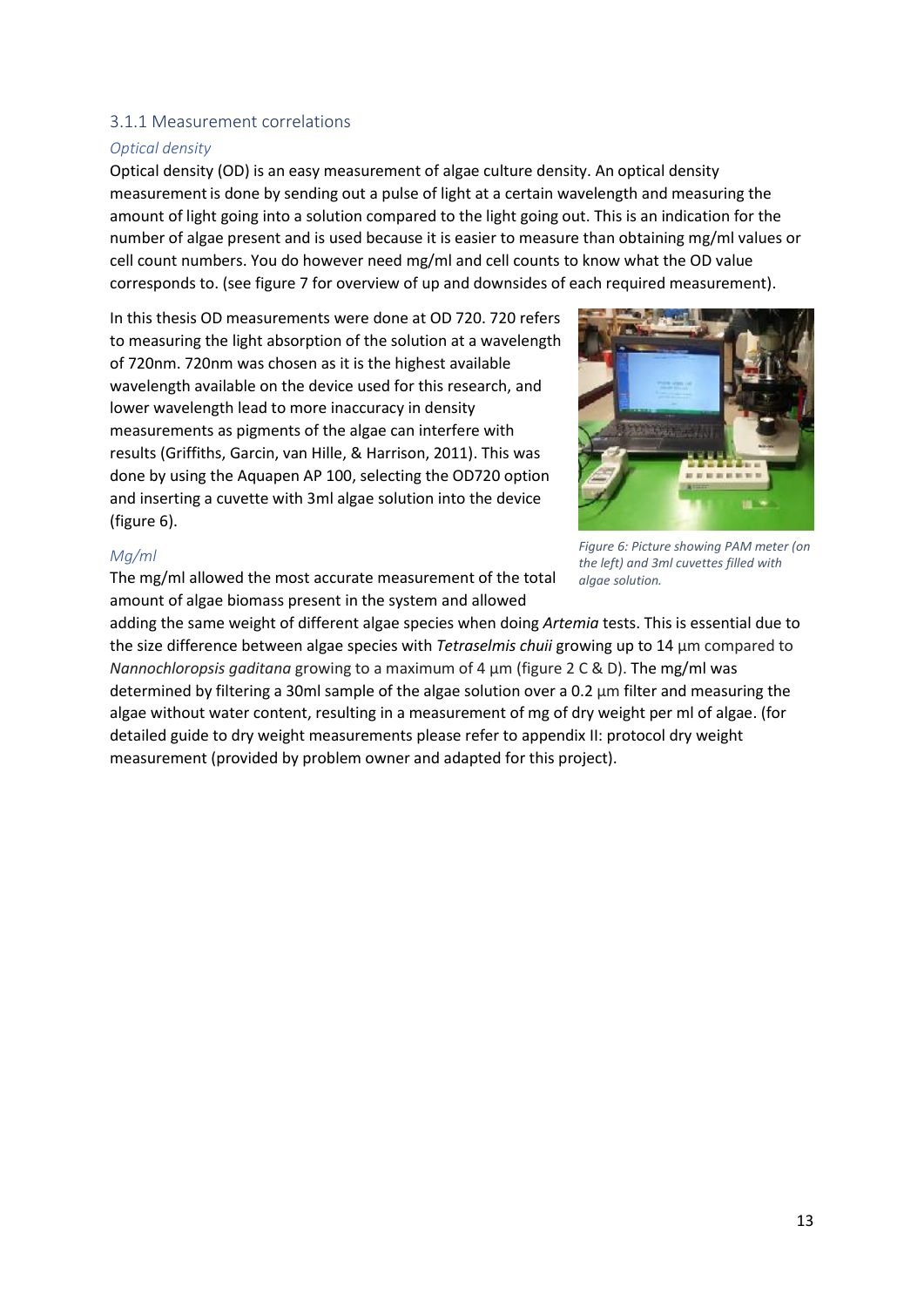#### *Cell count*

The cell count per ml is what is used in literature when measuring the amount of algae needed to feed larvae cultures (Lu et al., 2017; Basch, 1996; Supan, 2014), meaning it was essential to know in order to determine what amount of different algae to feed the *Artemia sp..* The measurement was used to determine the number of algae present in the water when doing the feed experiments. The cell count per ml was measured using a haemocytometer. For an accurate guide to cell counting using a haemocytometer, please refer to: (Lavens & Sorgeloos, 1996a). For a detailed protocol of this measurement refer to appendix II: Cell count.



*Figure 7: The pros and cons of the different typed of algae measurements required for this research.*

#### *Data collection*

The data required for developing these measurements has been gathered by taking daily measurements during weekdays of; cell count, mg/ml and optical density, while the algae were being maintained.

#### *Data analysis*

The data has been analysed using Excel 2018. Scatterplots have been used to visualize possible correlations between cell concentration (cell count), dry weight (mg/ml) and optical density. The correlations have been tested using a Pearson's correlation test. In all analyses, the level of significance has been considered at  $\alpha$  = 0.05.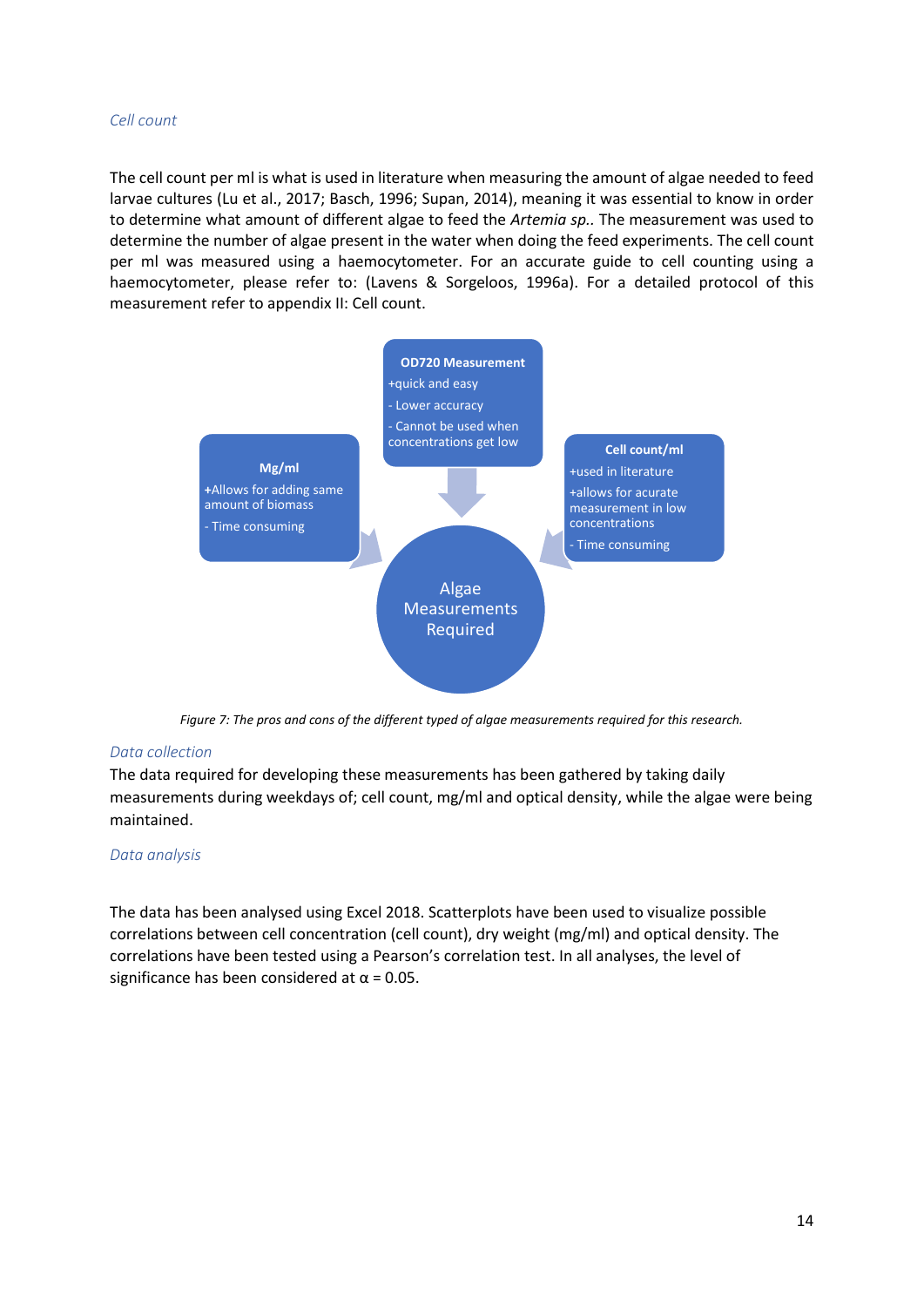#### <span id="page-14-0"></span>3.1.2 Long term algae maintainability

Two factors were taken into consideration for long term maintenance: health and ease of maintenance. Health was measured to ensure potential problems in the algae cultures were noticed. The ease of maintaining the culture is an important factor to keep the workload for maintaining the algae culture low. In addition, density was measured in order to effectively maintain the algae.

#### *Density*

While not part of the measurement criteria, an important part of maintaining algae was ensuring they remained in an exponential growth phase. This is a phase in which the algae are actively

splitting, which reduces risk of a collapse of the algae culture (Lavens & Sorgeloos, 1996b) (see figure 8). To this end the algae were diluted 2- 3 times weekly depending on the speed of growth. Their density being monitored with the previously explained OD measurement.



#### *Health measurements*

To ensure the health of the algae a daily PAM (Pulse-Amplitude-

*Figure 8: The growth phases of micro algae (Lavens & Sorgeloos, 1996b)*

Modulation) measurement was done. PAM measures the effectiveness of the photosynthesis reaction of the algae. These measurements were done with the Aquapen AP 100. For a healthy micro alga, the results of the PAM were expected to be between 0.65 and 0.50. To measure PAM a cuvette with 3 ml of algae that has been kept dark for 1 minute was inserted it in the device and the QY option was pressed. (for a detailed description of how to take a PAM measurement refer to appendix II: Aquapen ap100 measurements).

#### *Ease of culturing*

A check for contamination introduced in the algae was performed by conducting bi-weekly examinations under the microscope on Monday and Friday. In these examinations a single drop of algae solution was examined under a microscope. Three factors were counted: number of colonies formed, other algae species and zooplankton grazing on the algae. For a detailed protocol of ease of culturing please refer to appendix II: health of culture.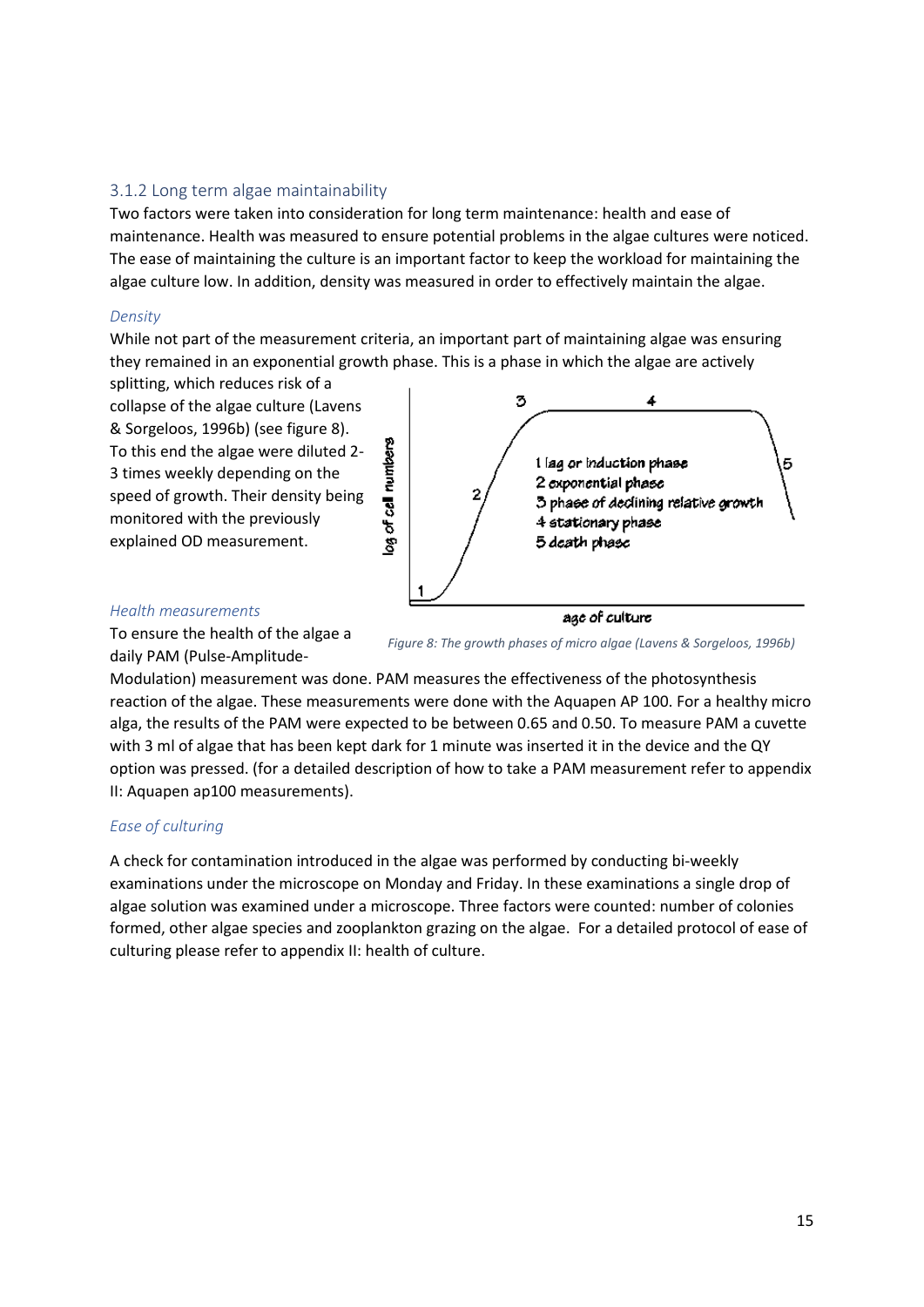#### *Nutrients*

The nutrient concentration was measured using Quantofix™ Nitrate and Nitrite measuring strips and were based on the amount of  $NO<sub>3</sub>$  present in the water, with the attempted concentration kept at 100mg/l, this concentration was chosen by doubling the concentration of the whole f/2 micro algae growth medium (Guillard, 1975) and was meant to stimulate rapid growth in the algae. This concentration was measured on the same days as the algae were reduced in density through dilution.

#### *Data analysis*

The results obtained were examined in Excel to compare between algae species. The results were then combined in a table to create an overview of the most suitable algae by examining four factors: Colony formation, other algae, grazer infestation and PAM instability (Tab 1.). One red and one green alga were chosen for further experimentation with *Artemia*. This was done by giving each measured factor of algae suitability a score ranging from 3 to 0.

Four measurements were preformed over a period of two weeks. The data was scored according to table 1 and combined into a final total score over all 4 measurements for each algae.

*Table 1: The four measurements used for creating the algea suitability score. The more prevelant a trait is in a sample of algae the less points will be awarded to that algae based on that trait.*

| Algea suitability grading: $\sqrt{\frac{1}{10}} = 3 \sqrt{\frac{1}{10}} = 2$ |              |                       | $M$ edium = 1                                                         | $High = 0$   |
|------------------------------------------------------------------------------|--------------|-----------------------|-----------------------------------------------------------------------|--------------|
| 1. Collony formation                                                         | <b>None</b>  |                       | Low - 10<% sample Medium - 10-40% sample   High - 40>% sample         |              |
| 2. Other algae                                                               | <b>INone</b> |                       | Low - 10<% sample   Medium - 10-40% sample   High - 40>% sample       |              |
| 3. Grazer infestation                                                        | <b>None</b>  |                       | $\vert$ Low - 10<% sample  Medium - 10-40% sample  High - 40>% sample |              |
| 4. PAM instability                                                           | 0.01<        | $I$ Low - 0.02 - 0.05 | Medium - 0.05 - 0.20                                                  | High - 0.20> |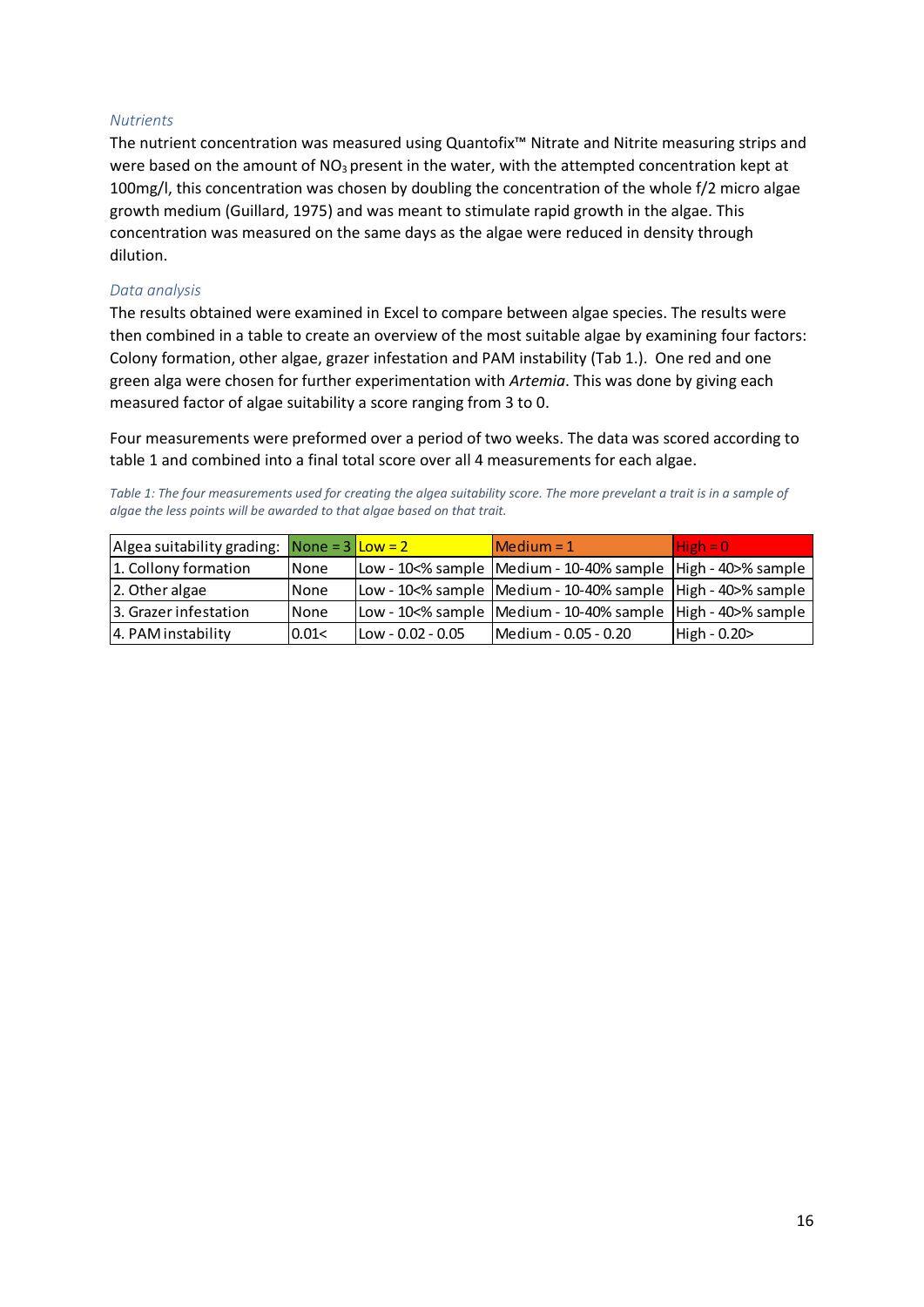## <span id="page-16-0"></span>3.2 Phase 2: Method of conducting *Artemia* experiments

#### *What algae provided the best development and survivability for Artemia*

A comparison was made between the two algae that performed best in phase 1 and how *Artemia* reacted to those algae. Uptake and development were tested by feeding the *Artemia* with the two different algae in duplicate.

#### *Experimental setup*

The tanks used for phase two were four Kreisel tanksfor the two algae (n=2) with an internal volume of 13.7 litre. These are round tanks meant to enable a continuous flow of water without damaging animals inside. The Kreisel tanks were placed in an aquarium and aerated using a pump (see figure 9). The water in the tanks was kept at a salinity of 33g/l using artificial sea salt, lighting was on a 12 hour light/ 12-hour dark cycle. The algae concentration in the tanks were set at 30000 cells/ml per day for *Rhodomonas salina and* 20000 cells/ml per day for *Tetraselmis chuii*. These cell numbers were chosen by starting with a value of 30000 cells/ml for *Rhodomonas salina* (Mcbride, 2005). Then using the data obtained in phase one of this research the correct amount of *Tetraselmis chuii* based on the weight was vs cell count was determined. The *Artemia* was kept at a salinity of 33ppt and a temperature maintained at 27 °C (comparable with ideal *Diadema* living conditions) to rule out a future change of salinity or temperature changing the uptake potential of the algae. The *Artemia* was set at an initial density of 2 per ml to be comparable with sea urchin larvae cultures (Mcbride, 2005)



*Figure 9: experimental setup larvae tests: pressurized air is pumped to aerate four Kreisel tanks submerged in aquaria.*

The density of *Artemia* was then measured by taking 10 samples from each tank with a 10 ml syringe and counting the average amount of *Artemia* per ml. Growth was measured to establish how well *Artemia* can develop on a diet of the different algae. The growth of the *Artemia* was measured by looking at the average length of two *Artemia* from each tank every workday, using a microscope equipped with a camera capable of measuring. For a detailed description of these measurements refer to appendix III.

#### *Data analysis*

All data gathered was analyzed with Excel to compare the mean size of the *Artemia* fed with the two different micro algae species. An independent-samples t-test was used (two-tailed) with significance level α = 0.05. The mean total number of *Artemia* per ml for both algae was also compared using an independent-samples t-test.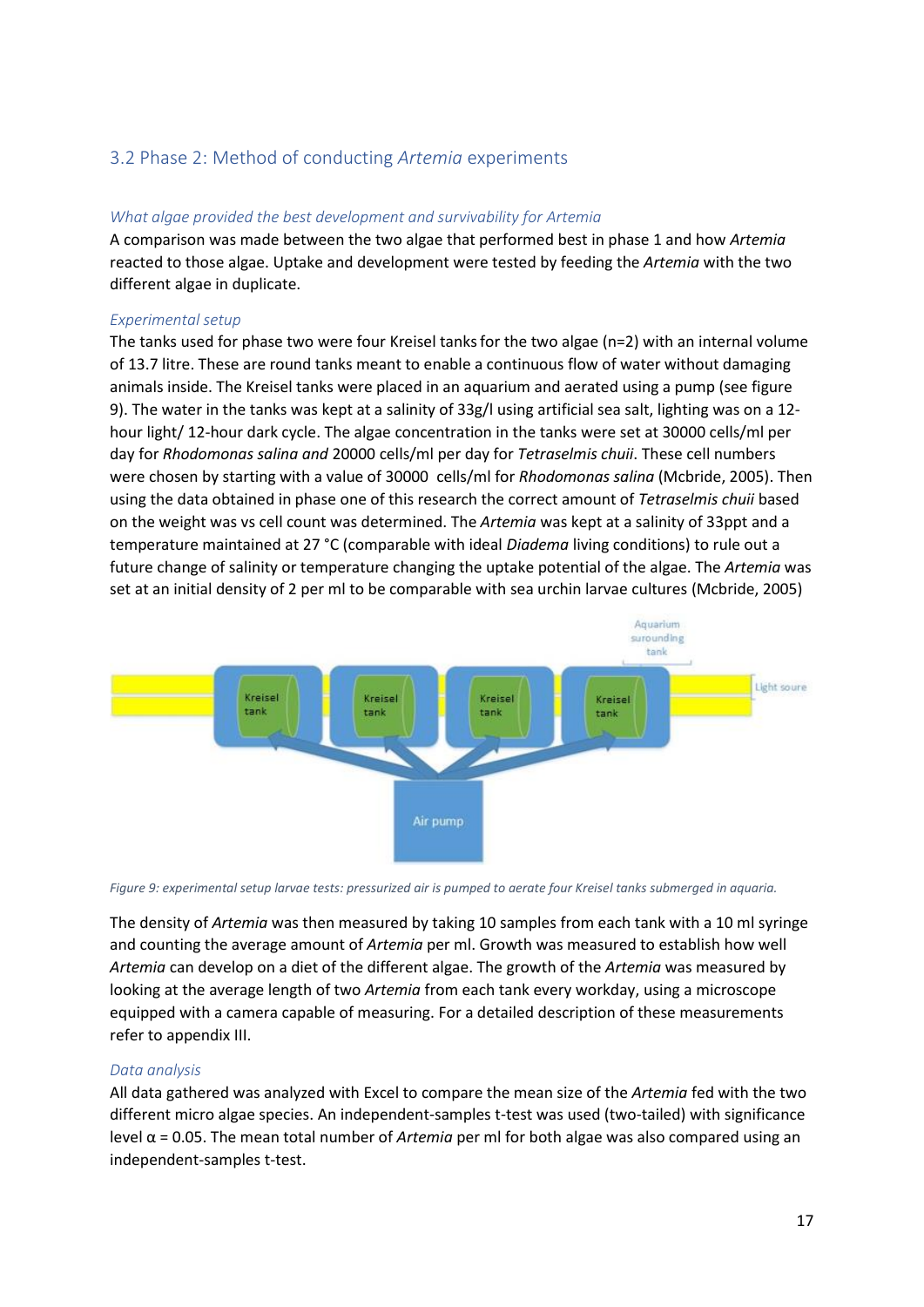## 4 Results

#### <span id="page-17-1"></span><span id="page-17-0"></span>4.1 Biomass measurement correlations

The research has shown a clear correlation between the optical density, cell count as well as dry weight measured for all four species as shown in figure 10-12. All correlations are significant at p= <0.05 over the range that was measured. This was determined using a R critical value table by Del Siegle (Siegle, 2015).



*Figure 10: Optical density (720nm) on the X axis correlated with cell count per ml on the left Y axis for Tetraselmis chuii, Rhodomonas baltica and Rhodomonas salina plus cell count per ml for Nannochloropsis gaditana on the right Y axis due to higher cell numbers per ml.*



*Figure 11: Gram per litre on the X axis correlated with cell count per ml on the left Y axis for Tetraselmis chuii, Rhodomonas baltica and Rhodomonas salina plus cell count per ml for Nannochloropsis gaditana on the right Y axis due to higher cell numbers per ml.*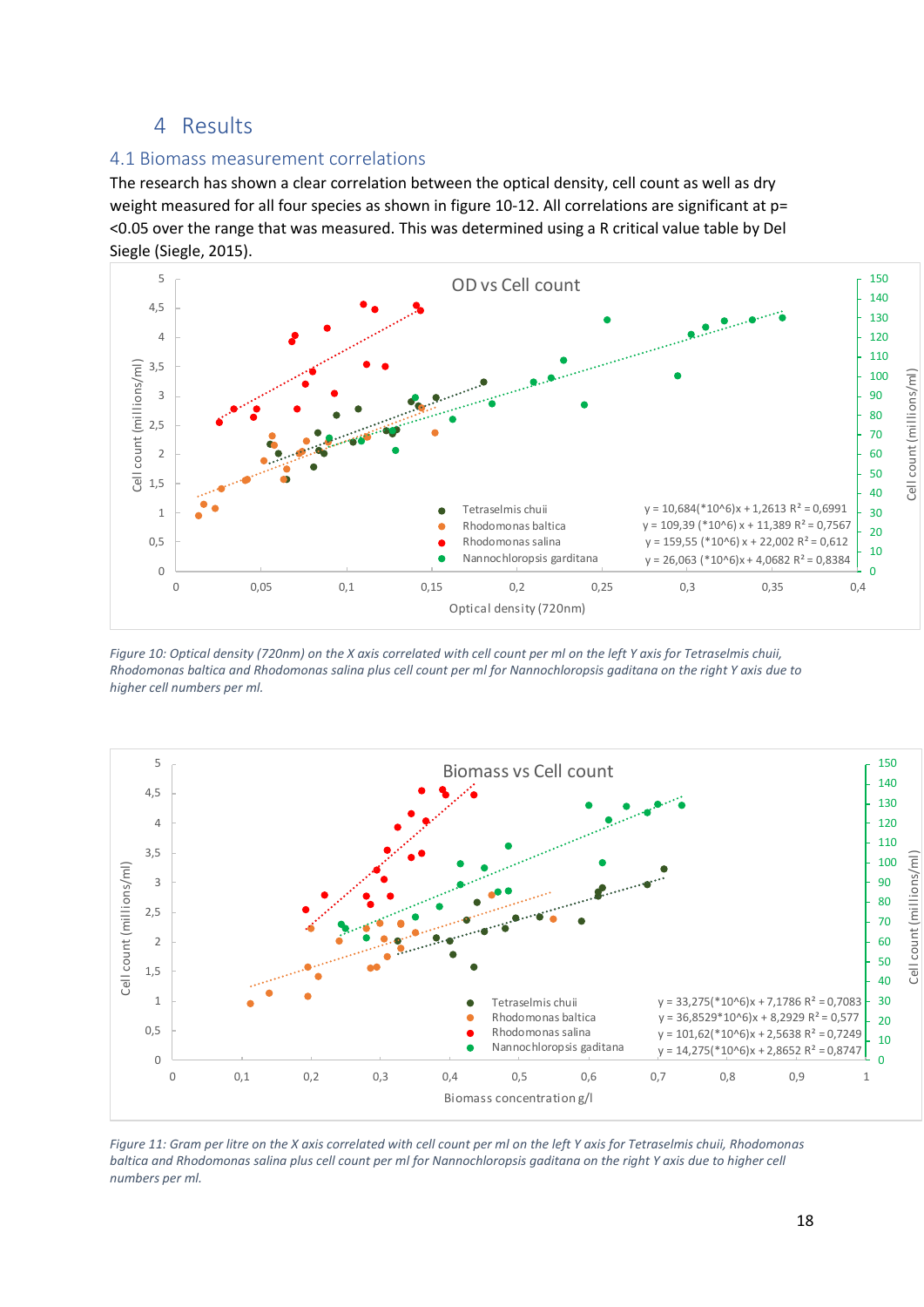

*Figure 12: Optical density (720nm) on the X axis correlated with gram per litre on the Y axis for Tetraselmis chuii, Rhodomonas baltica,Rhodomonas salina and Nannochloropsis gaditana*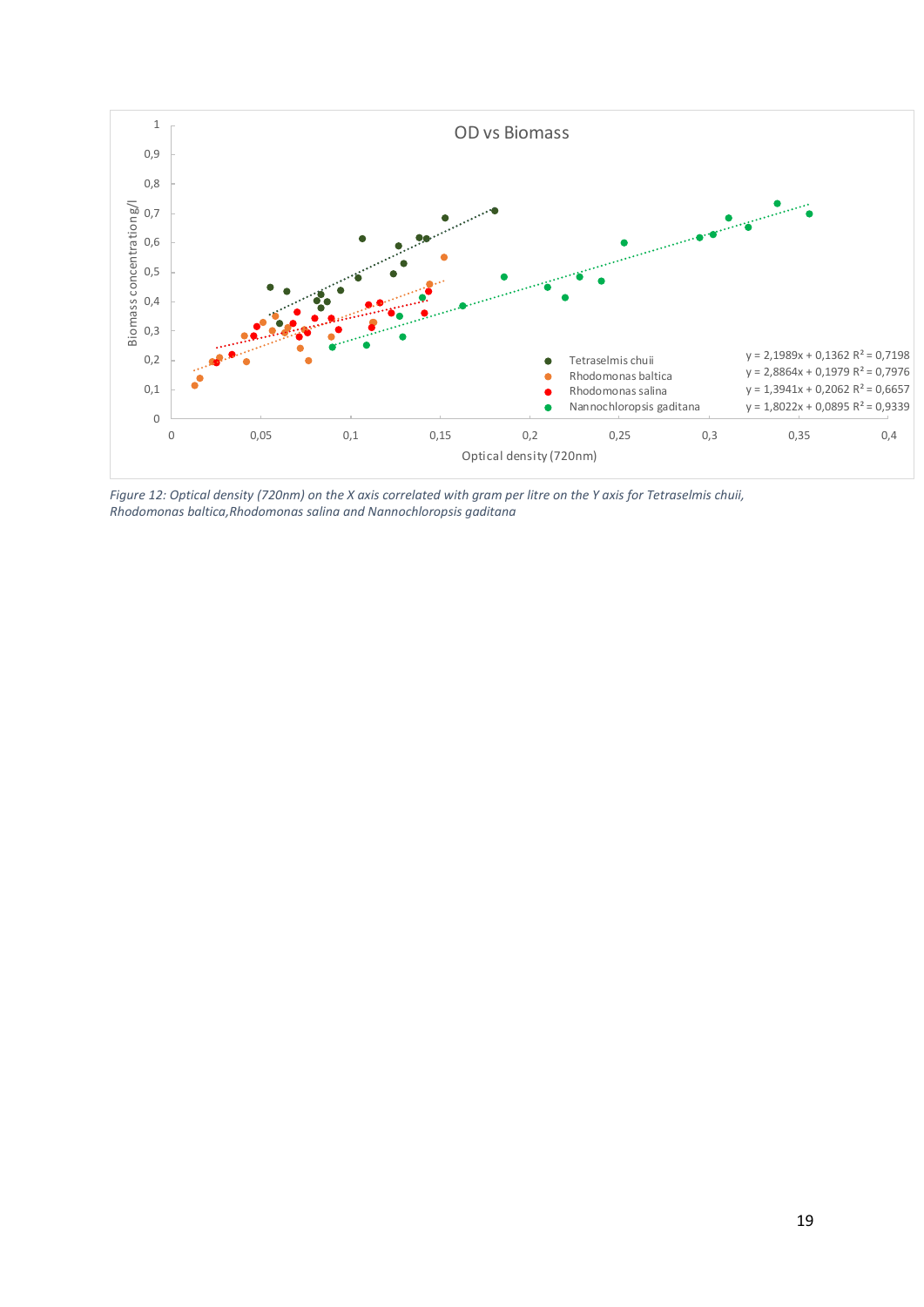## <span id="page-19-0"></span>4.2Algae suitability

The choice was made for *Rhodomonas salina* and *Tetraselmis chuii* to be cultured for phase 2 of the experiments. These algae were chosen over *Rhodomonas baltica* and *Nannchloropsis gaditana* by looking at the results of all measurements. These results are combined as a single score in table 2. In fig 13- 16 the results this table is based on are presented. Rhodomonas *salina* and *Tetraselmis chuii* showed a greater resistance to colony formation compared to their competing algae (fig. 13) and while *Tetraselmis chuii* had a higher infestation by other algae (fig 14) early on, it did not continue rising meaning it was able to outcompete the infestation. This makes *Rhodomonas salina* and *Tetraselmis chuii* the more reliable algae to culture. The grazer infestation data (fig 15) shows only *Tetraselmis chuii* showing resistance. Another measurement taken was the PAM instability. As seen in figure 16 this remained stable for all algae. With both red algae showing a higher average PAM, 0,65 for *Rhodomonas salina* and 0,67 for *Rhodomonas baltica.* In comparison *Tetraselmis chuii* had an average PAM of 0,56 and *Nannocholropsis gaditana* had an average PAM of 0,54.

*Table 2: Algae suitability table showing the final combined score from colony formation, other algae, grazer infestation and PAM instability of all 4 algae species for all 4 measurments.*

| Combined algae<br>suitability score of all<br>measurements | <b>Rhodomonas</b><br>baltica | Rhodomonas<br>salina | Nannochloropsis<br>gaditana | <b>Tetraselmis</b><br>chuii |
|------------------------------------------------------------|------------------------------|----------------------|-----------------------------|-----------------------------|
| Total day 1                                                | 9                            | 12                   | 9                           |                             |
| Total day 5                                                | 3                            |                      | 10                          |                             |
| Total day 8                                                | 4                            |                      | 9                           | 11                          |
| Total day 12                                               | 8                            | 8                    | 6                           | 8                           |
| Final suitability                                          |                              |                      |                             |                             |
| grade:                                                     | 24                           | 34                   | 34                          | 34 <sup>1</sup>             |



*Figure 13: Percentage of observations showing algae colony formation with standard deviation (N=2) for Tetraselmis chuii, Rhodomonas baltica,Rhodomonas salina and Nannochloropsis gaditana*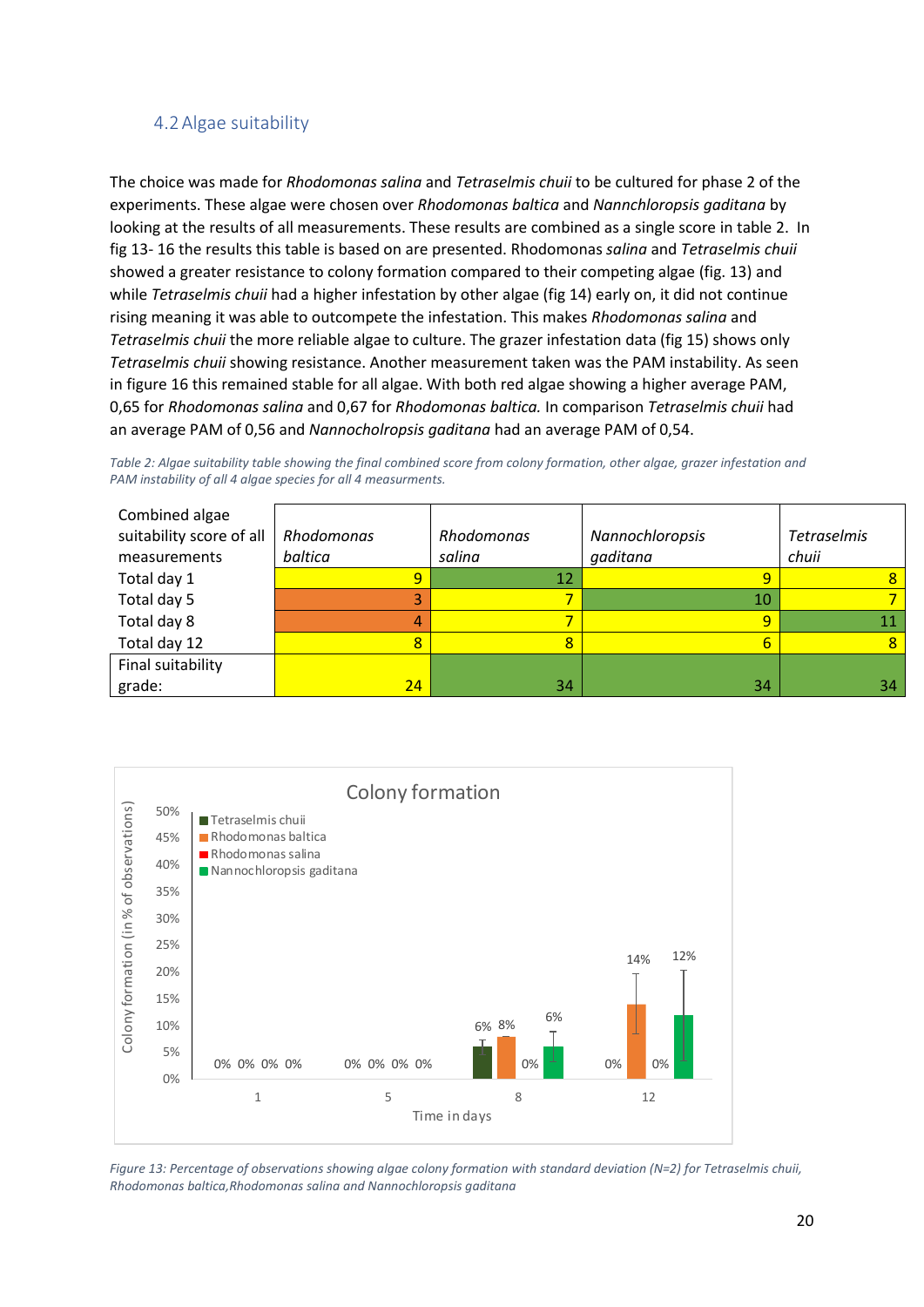

*Figure 14: Percentage of observations showing algae other than the target species with standard deviation (N=2) for Tetraselmis chuii, Rhodomonas baltica,Rhodomonas salina and Nannochloropsis gaditana*



*Figure 15: Percentage of observations showing grazer infestation with standard deviation (N=2) for Tetraselmis chuii, Rhodomonas baltica,Rhodomonas salina and Nannochloropsis gaditana*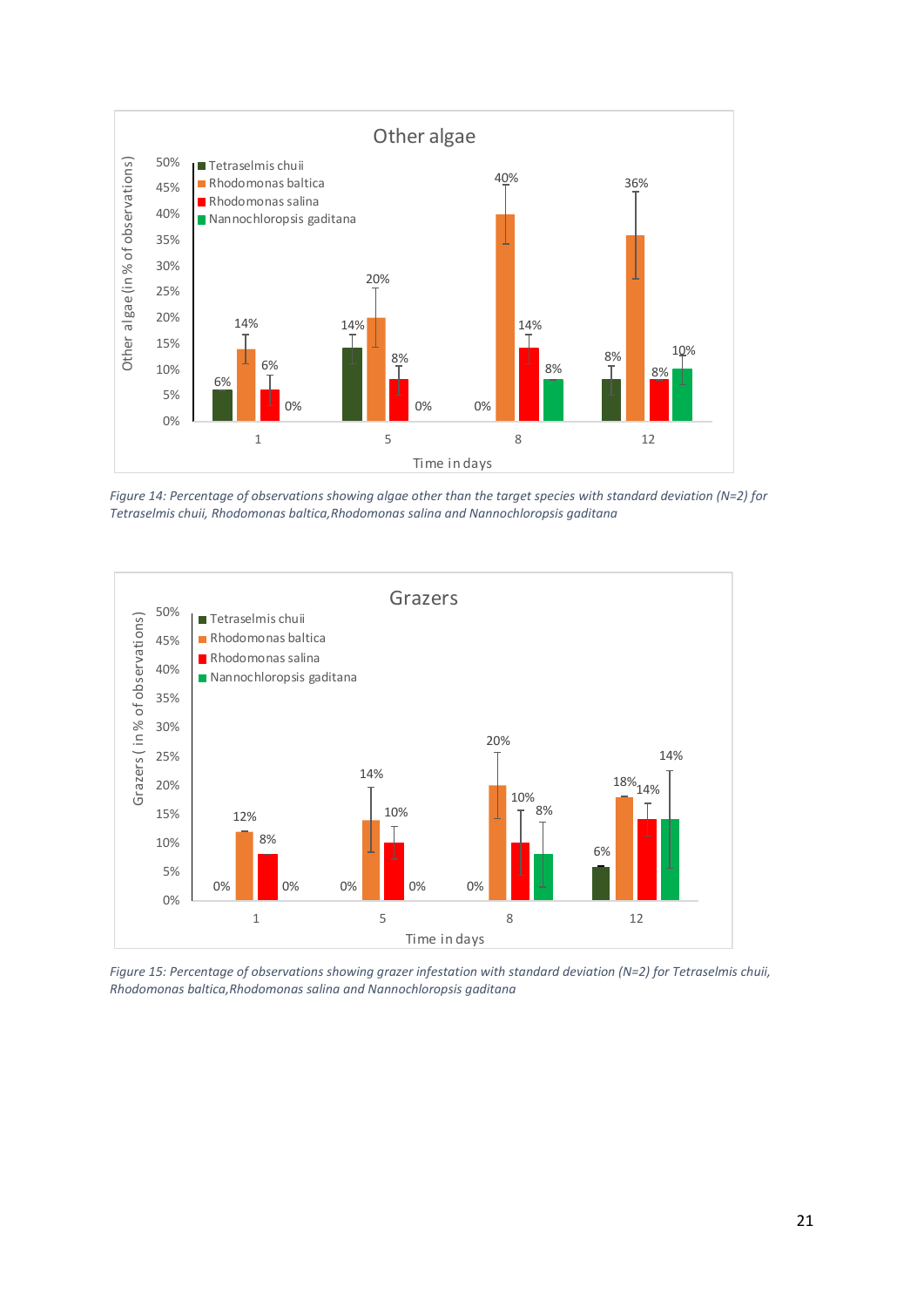

*Figure 16: PAM stability with standard deviation (N=2) for Tetraselmis chuii, Rhodomonas baltica, Rhodomonas salina and Nannochlropsis gaditana*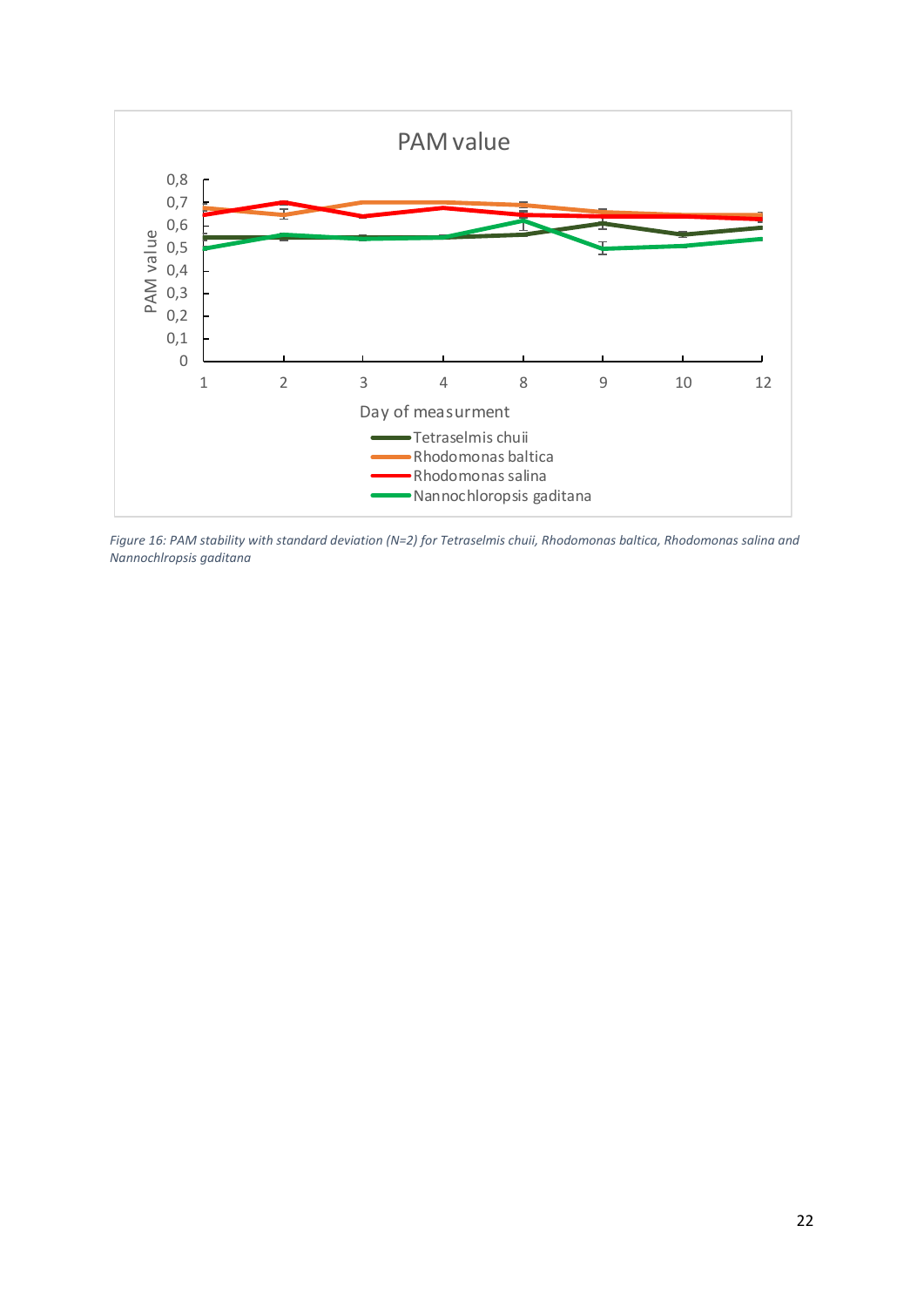## <span id="page-22-0"></span>4.3*Artemia* experiment

The results in feeding the *Artemia sp.* with *Rhodomonas salina* and *Tetraselmis chuii* showed a decrease in density from 1.4 *Artemia* per ml to around 0.20 *Artemia* sp. per ml in the first 4 days of measurements (figure 19 & 20) while showing a similar growth in size to approximately from 500 μm to 1500 μm (figure 17 & 18).

Conducting an independent two tailed t-test for both length and density, the length of A*rtemia* fed on *Rhodomonas salina* (M= 2312.55, SD = 1273.6, n = 10) did not significantly differ from the length of *Artemia* fed on *Tetraselmis chuii* (M= 1819,35, SD= 780,31, n=10.),t (18) = 2,1, p = 0,31. The difference in density between *Artemia* fed on *Rhodomonas salina* (M= 0,4865, SD = 0,4470, n = 10) did not significantly differ from *Artemia* fed on *Tetraselmis chuii* (M= 0,457, SD = 0,5370, n = 10), t  $(18) = 2,10, p = 0,895.$ 

*Artemia sp.* did however show more growth and a more stable density growing on *Rhodomonas salina* compared to *Tetraselmis* chuii (fig 19 & 20). Which combined with the popularity of *Rhodomonas salina* as an algae species for feeding larvae (Cameron & Schroeter, 1980; Salas-Garza et al., 2005) makes it the overall best algae to use for feeding *Artemia.*



*Figure 17: Artemia sp. length with standard deviation (N=2) over 14 days fed by Rhodomonas salina*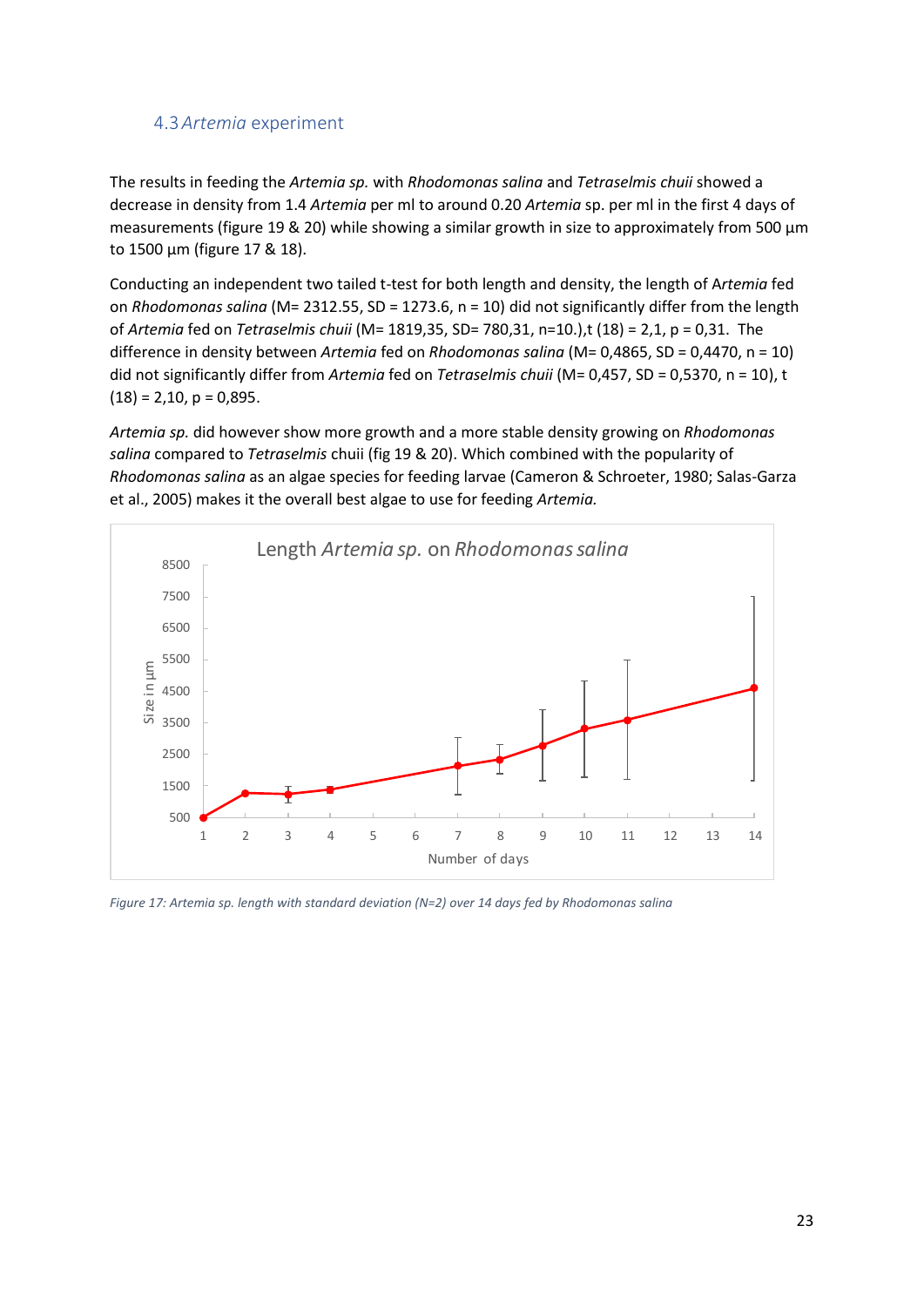

*Figure 18: Artemia sp. length with standard deviation (N=2) over 14 days fed by Tetraselmis chuii.*



*Figure 19: Artemia sp. density with standard deviation (N=2) growing on Rhodomonas salina*



*Figure 20: Artemia sp. density with standard deviation (N=2) growing on Tetraselmis chuii*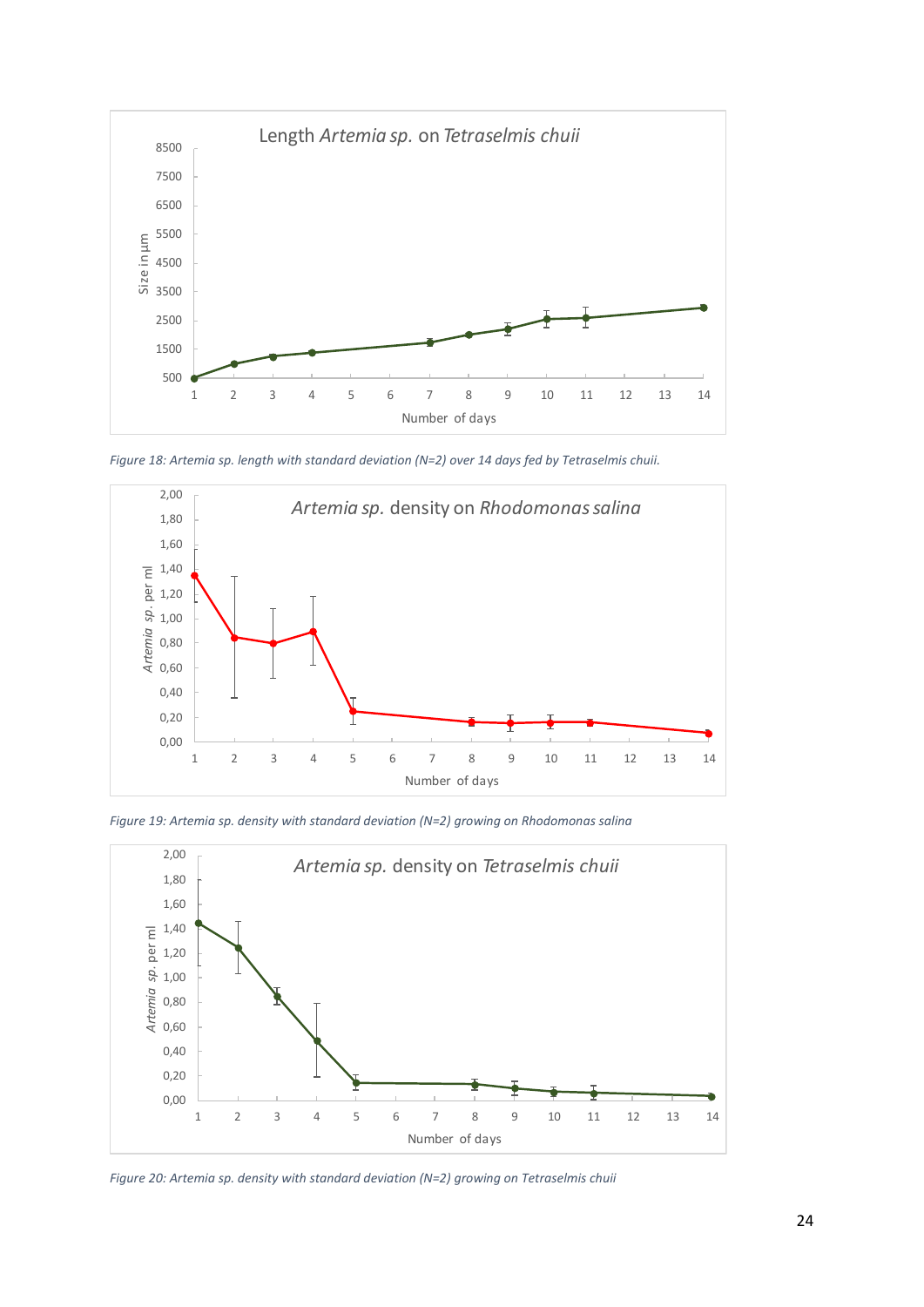## <span id="page-24-0"></span>5 Discussion

### <span id="page-24-1"></span>5.1 Biomass measurements

#### *Discussion*

The results obtained from this experiment have answered the question of what the correlation is between optical density, cell count and g/l of the four algae species. This will enable people working with the algae to do an optical density measurement and gain information about the exact cell count and dry weight content of the algae. However, the highest density measured for these experiments was OD 0.356 (720nm). In algae cultures it is possible to get cultures which are denser than this. In these cases, the correlations may no longer be valid. Furthermore, it was found that even with the correlations it was not possible to use the OD measurement in the *Artemia* experiments since at such low density no valid OD measurement could be made.

The limited scope in which the OD measurements can be used means that cell counts will still be required for measuring algae at low density in larvae tanks. It also means that that the correlations made in this project are most applicable to quickly and easily measuring the density of the algae cultures themselves and get an accurate estimate cell count and dry weight per ml.

In another study with similar parameters to this study the correlations between optical density, cell count and g/l found correlated stronger at  $R^2$  0,99 (Lu et al., 2017). This is likely due to a different methodology where all algae were taken from the same batch and diluted to different densities before being measured in triplicate. For this experiment algae were taken from an active culture being diluted and grown continuously, meaning it is possible the algae were in different growth phases for different measurements, potentially affecting results (Piorreck & Pohl, 1984).

#### *Recommendations*

Due to the limited range measured over these experiments it is recommended that the results obtained should not be used when measuring densities below or above the range applied in this research.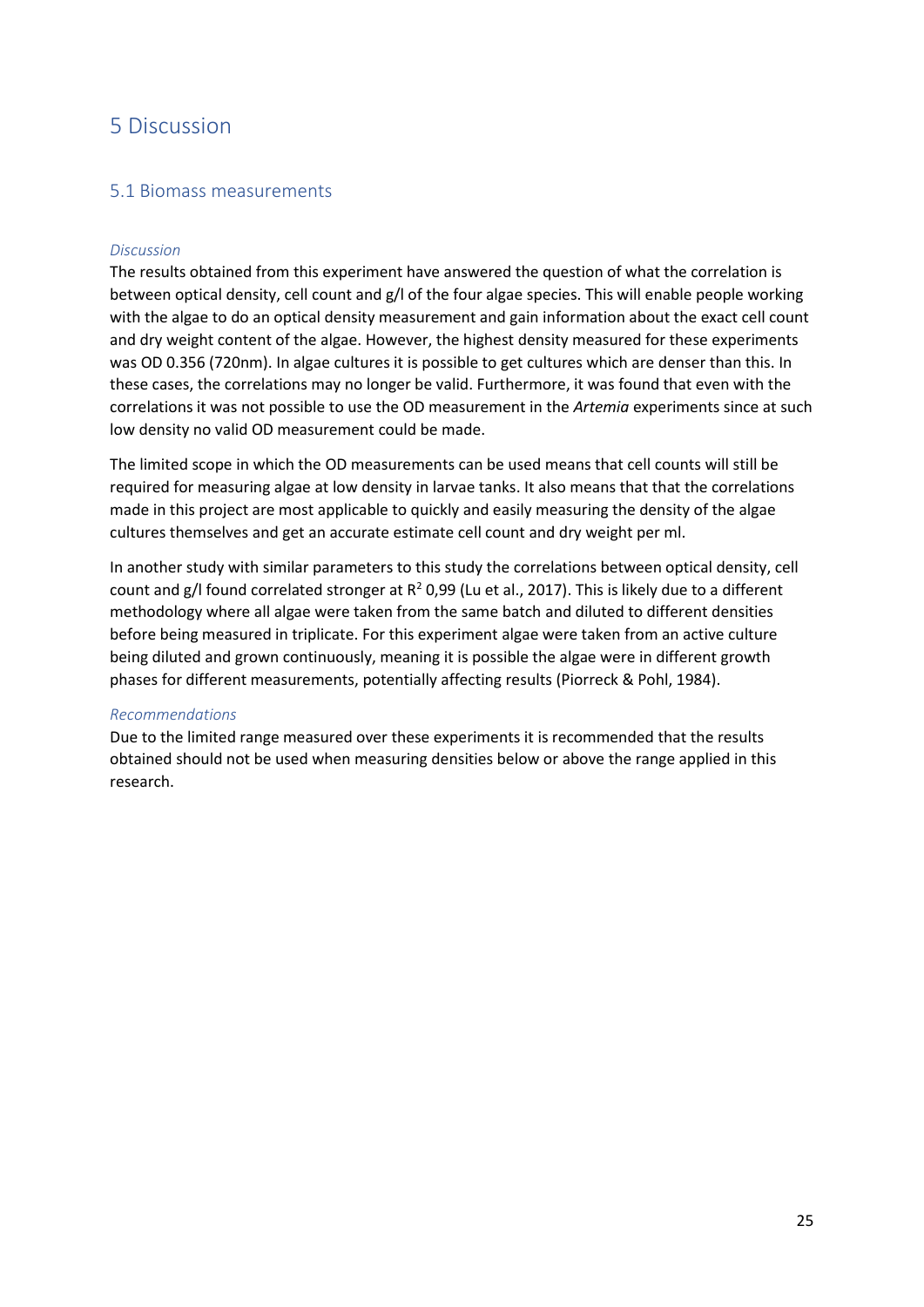## <span id="page-25-0"></span>5.2 Algae suitability

#### *Discussion*

The most suitable micro algae chosen for cultivation are *Rhodomonas salina* and *Tetraselmis chuii*. Results for the green algae were tied with *Nannochloropsis gaditana,* the choice for *Tetraselmis chuii* was made due to the fact it is more similar in size to *Rhodomonas salina.* In addition to this there was a higher resilience measured with regards to infestation by other algae and grazers for *Tetraselmis chuii* compared with *Nannochloropsis gaditana.* Their identical score comes from the wide range of measurements having the same score as showed in table 1 which could in future research be avoided by making the scoring more precise.

The chosen algae show low infestation by other algae and grazers and a stable PAM value meaning they have shown to remain healthy over a long period of time. The actual measurements of the algae cultures were done in two weeks following 4 weeks of growth. This is different from this initial research setup which assumed 6 weeks of full observation. The reason for this was a slower than anticipated progression in approval of the project. However, because they were observed to grow steadily with regular dilutions for 4 weeks the results were still suitable for the purpose of choosing a suitable alga for long term culturing.

After these 6 weeks multiple culture collapses have been observed. This was due to the airflow into the system being repeatedly cut off as filters for the air were filling up and new once were becoming scarce.

The speed of growth measured for *Rhodomonas salina* and *Tetraselmis chuii* also produces enough to supply algae for larvae cultures, with a doubling time of roughly two days for *Rhodomonas salina* between OD 0,05 – 0,1 over the course of the 6 weeks it was maintained. This corresponds to an increase of 3 to 4 million cells per ml in two days. At this density using a 1 l culture bottle 500ml of algae can be harvested twice weekly for a total of 4e+9 cells per week. Calculated for 30000 cells per liter this means a one-liter bottle of algae maintained at this density can supply algae for a total of 133 liter of water per week. With one larvae tank having a volume of 13.8 liter this means that if the larvae eat the full supplied 30000 cells per ml every day, two liters of culture would be required to maintain four larvae tanks.

With regards to the PAM the green algae had a lower overall PAM than the red algae. This does not mean that the red algae are more healthy however because PAM values can differ based on species (Beardall, Young, & Roberts, 2001), algae movement and algae colour (Schreiber, Klughammer, & Kolbowski, 2012) which is why the instability was measured.

This research has provided suitable conditions to culture *Rhodomonas salina*, while the ideal culturing conditions are still being researched (Guevara, Arredondo-Vega, Palacios, Saéz, & Gómez, 2016; Vu et al., 2016). For the application at VHL filtered air, 80.4  $\mu$ mol/m<sup>2</sup> in a standard fluorescent light spectrum and f/2 nutrient medium times two provided successful growth, meaning it is fully viable to continue growing it.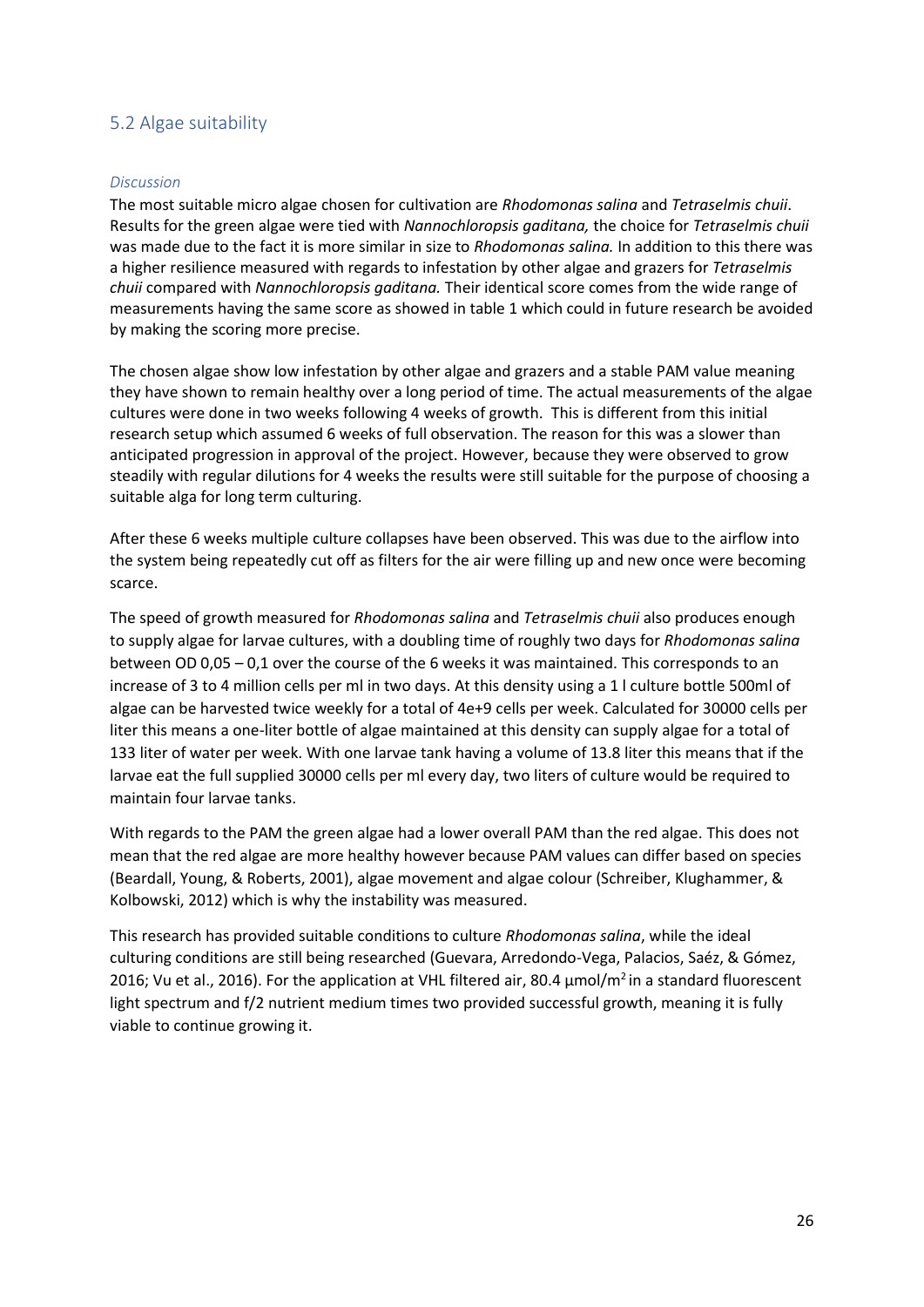#### *Recommendation*

A worthwhile change in growing the algae would be to attempt growing *Rhodomonas salina* on higher concentration of nutrients up to 20 times f/2 (without additional trace metals) as this has recently shown (HZ University of applied sciences, 2019) to lead to more dense cultures of *Rhodomonas salina* which would decrease the final volume that needs to be fed.

Research should be conducted into the potential of growing the algae without the air filters that were used in this research because of the potential for airflow getting cut off and cultures collapsing. Leaving potential larvae without a food source.

## <span id="page-26-0"></span>*5.3 Artemia* experiments

#### *Discussion*

The research provided the necessary proof of concept that keeping and maintaining a live culture of micro algae for feeding purposes is possible and that it can be implemented as a long-term strategy at VHL. This means that even though the results comparing *Artemia* growth and survivability between *Rhodomonas salina* and *Tetraselmis chuii* proved to be insignificant there is still value to be obtained from the experiment.

The setup of the experiments has shown that that there is a need to filter the water used in the tanks rearing larvae as either due to normal excretion of the *Artemia* or nutrients still present in the algae water nitrite levels rose quickly. It is unlikely that this directly impacted the *Artemia* culture as they can resist nitrite levels of up to 320 mg/L (Daintith, 1996) and levels in the tank did not exceed 60mg/L. However, for more sensitive animals like *Diadema* larvae these fluctuations could prove problematic.

A major decline was seen in both *Rhodomonas salina* and *Tetraselmis chuii* fed *Artemia* density in the first week of the experiment. But several assumptions can be made for which further research could be done. It is possible the current was too strong and kept the young larvae not strong enough to swim pressed to the sides of the Kreisel tank. It is also a possibility that the food supply provided did not mix properly in the water or spilled out of the tank though the filters on the side.

The results showed a wide margin of error with regards to the size of larvae grown on *Rhodomonas salina*. This was due a large difference in growth between the two tanks. The reason for this is not known as the tanks were kept in the same condition. The only possible difference was the distance algae had to travel to the tanks. In the *Rhodomonas salina* tank with lower growth, the algae had to move further. Being pumped from a bottle of algae through tubing to reach the tank. It is possible that this increased distance led to more algae dying within the tubing, but this has not been further examined.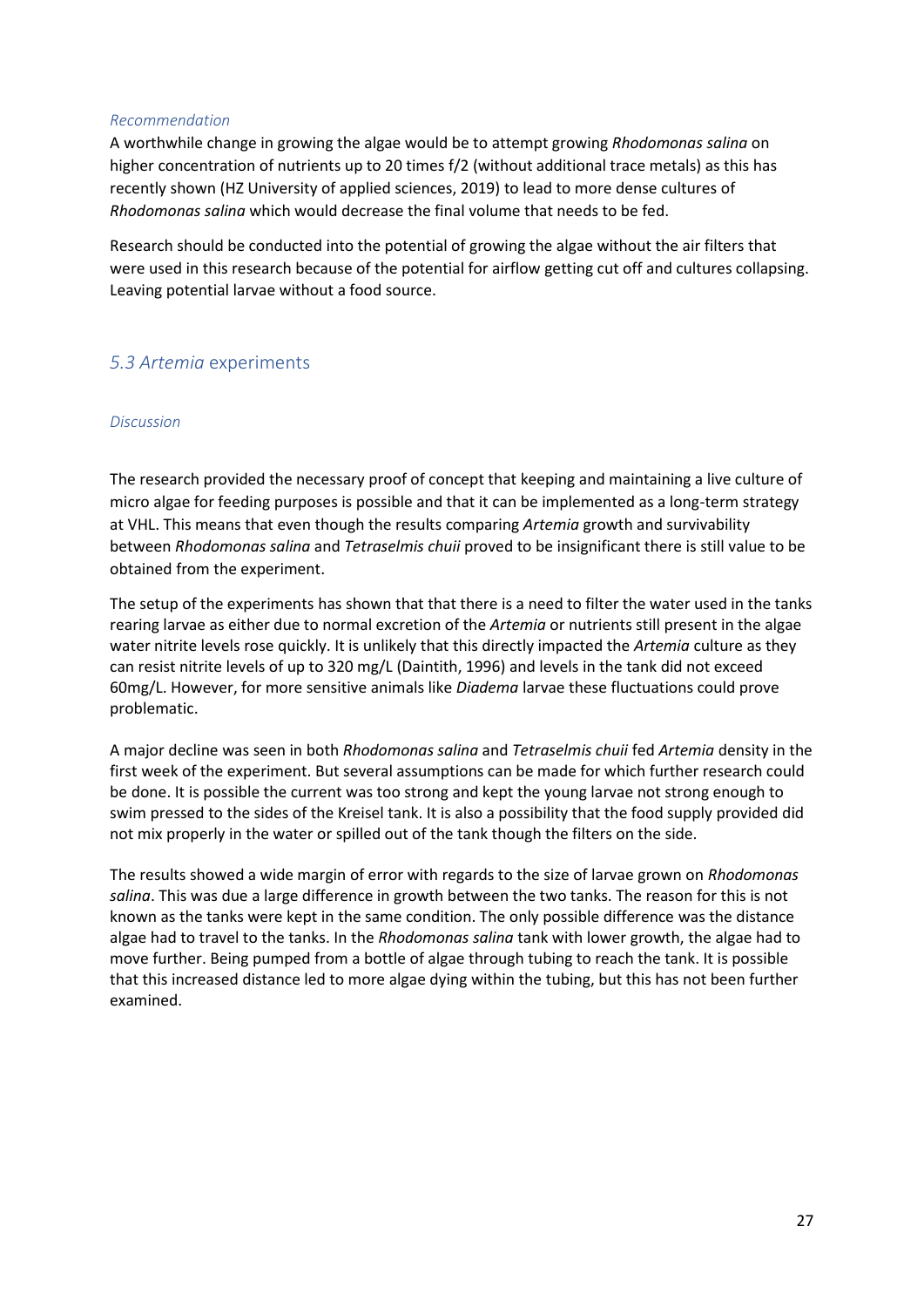#### *Recommendations*

It is recommended that if the setup used in this experiment is used, the flow of the Kreisel tanks is examined to ensure a stable circular flow is maintained. Furthermore, more data on the growth of the *Artemia* on *Rhodomonas salina* would help bolster the results obtained in this study.

It is also suggested that in future research more larvae per tank are measured. This should be done to obtain more trustworthy data as this research has shown that large fluctuations in size between tanks can exist which lead to untrustworthy data if not enough measurements are done.

Another recommendation to ensure a more solid research setup is to have algae fed into the Kreisel tank go straight from the aired feeding bottle to the tank and not have algae left behind. This is because algae left behind showed sighs of dying. Potentially due to prolonged lack of aeration which means that as the algae were fed it is possible, they had already died. If this problem cannot be solved fully due to technical limitations feeding all algae in one go would partially resolve this issue though the effects of such an uneven feeding regime is not examined in this research.

# <span id="page-27-0"></span>6 Conclusion

This thesis has succeeded in providing the tools and information needed for all future experiment involving micro algae culturing and subsequently using these micro algae for feeding purposes at VHL. It has provided the information needed to start and maintain healthy growth and made recommendations to improve the systems used in this thesis further. In addition to this it has fully answered the research question of what the correlation is between optical density, cell count and biomass measurements. Allowing future researchers to save time on having to conduct al these measurements themselves, instead allowing them to simply perform an OD measurement and find the corresponding density or biomass for their algae culture.

It has provided a choice for the most suitable micro algae to culture, with *Rhodomonas salina* being chosen as the best species from a selection of four. This choice was made based on results obtained during rearing *Artemia* using both *Rhodomonas salina and Tetraselmis chuii.* While these results on their own did not show any significant differences the fact that they proved to be similar in effectiveness in this experiment, combined with the popularity of *Rhodomonas sp.* as an alga for feeding larvae of all types made it the clear choice.

In this thesis multiple protocols were established over the course of the experiments that will allow future students and researchers to easily follow instructions when seeking to set up their own micro algae cultures or perform measurements on micro algae.

In conclusion, this thesis and supplementary protocols have succeeded in provided the groundwork for the *Diadema antillarum* project as was the initial goal.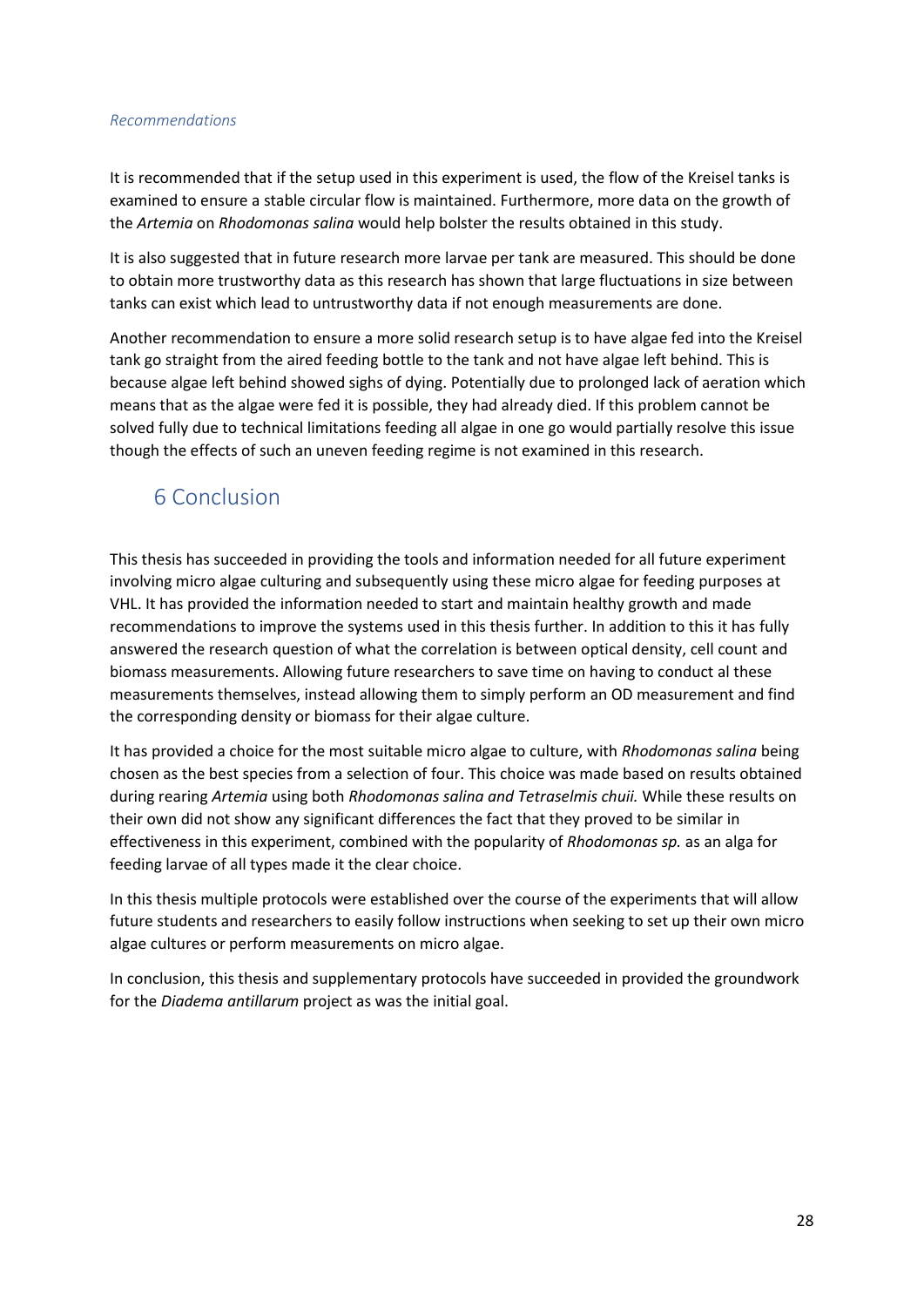## <span id="page-28-0"></span>7 Sources

- Alonso, M., Lago, F. C., Vieites, J. M., & Espiñeira, M. (2012). Molecular characterization of microalgae used in aquaculture with biotechnology potential. *Aquaculture International*, *20*(5), 847–857. https://doi.org/10.1007/s10499-012-9506-8
- Basch, L. V. (1996). Effects of algal and larval densities on development and survival of asteroid larvae. *Marine Biology*, *126*(4), 693–701. https://doi.org/10.1007/BF00351336
- Beardall, J., Young, E., & Roberts, S. (2001). Approaches for determining phytoplankton nutrient limitation. *Aquatic Sciences*, *63*, 44–69. Retrieved from https://link.springer.com/content/pdf/10.1007%2FPL00001344.pdf
- Beck, G., Miller, R., & Ebersole, J. (2014). Mass mortality and slow recovery of Diadema antillarum: Could compromised immunity be a factor? *Marine Biology*, *161*(5), 1001–1013. https://doi.org/10.1007/s00227-013-2382-6
- Bielmyer, G. K., Brix, K. V, Capo, T. R., & Grosell, M. (2005). The effects of metals on embryo-larval and adult life stages of the sea urchin, Diadema antillarum. *Aquatic Toxicology*, *74*, 254–263. https://doi.org/10.1016/j.aquatox.2005.05.016
- Boussiba, S., Vonshak, A., Cohen, Z., Avissar, Y., & Richmond, A. (1987). Lipid and biomass production by the halotolerant microalga Nannochloropsis salina. *Biomass*, *12*(1), 37–47. https://doi.org/10.1016/0144-4565(87)90006-0
- Browne, R. A., & Wanigasekera, G. (2000). Combined effects of salinity and temperature on survival and reproduction of five species of Artemia. *Journal of Experimental Marine Biology and Ecology*, *244*(1), 29–44. https://doi.org/10.1016/S0022-0981(99)00125-2
- Cameron, R. A., & Schroeter, S. C. (1980). Sea Urchin Recruitment: Effect of Substrate Selection on Juvenile Distribution. *Marine Ecology Progress Series*. Inter-Research Science Center. https://doi.org/10.2307/24813185
- Carpenter, R. C. (1990). Mass mortality of Diadema antillarum. *Marine Biology*, *104*(1), 67–77. https://doi.org/10.1007/BF01313159
- Carrier, T. J., Reitzel, A. M., & Heyland, A. (2017). *Evolutionary ecology of marine invertebrate larvae*. Oxford University Press.
- Chiappone, M., Swanson, D., Miller, S., & Smith, S. (2002). Large-scale surveys on the Florida Reef Tract indicate poor recovery of the long-spined sea urchin Diadema antillarum. *Coral Reefs*, *21*(2), 155–159. https://doi.org/10.1007/s00338-002-0232-y
- Daintith, M. (1996). *Rotifers and artemia for marine aquaculture : a training guide / Martin Daintith.* Tasmania : University of Tasmania. Retrieved from https://catalogue.curtin.edu.au/primoexplore/fulldisplay?docid=CUR\_ALMA2190970710001951&context=L&vid=CUR\_ALMA&lang=e n\_US&search\_scope=CurtinBlended&adaptor=Local Search Engine&tab=default\_tab&query=creator,contains,daintith martin,AND&sortby=rank&mode=a
- Emslie, S. (2003). Artemia salina. Retrieved April 10, 2019, from https://animaldiversity.org/accounts/Artemia\_salina/
- Goldenberg, S. B., Landsea, C. W., Mestas-Nunez, A. M., & Gray, W. M. (2001). The recent increase in Atlantic hurricane activity: causes and implications. *Science (New York, N.Y.)*, *293*(5529), 474– 479. https://doi.org/10.1126/science.1060040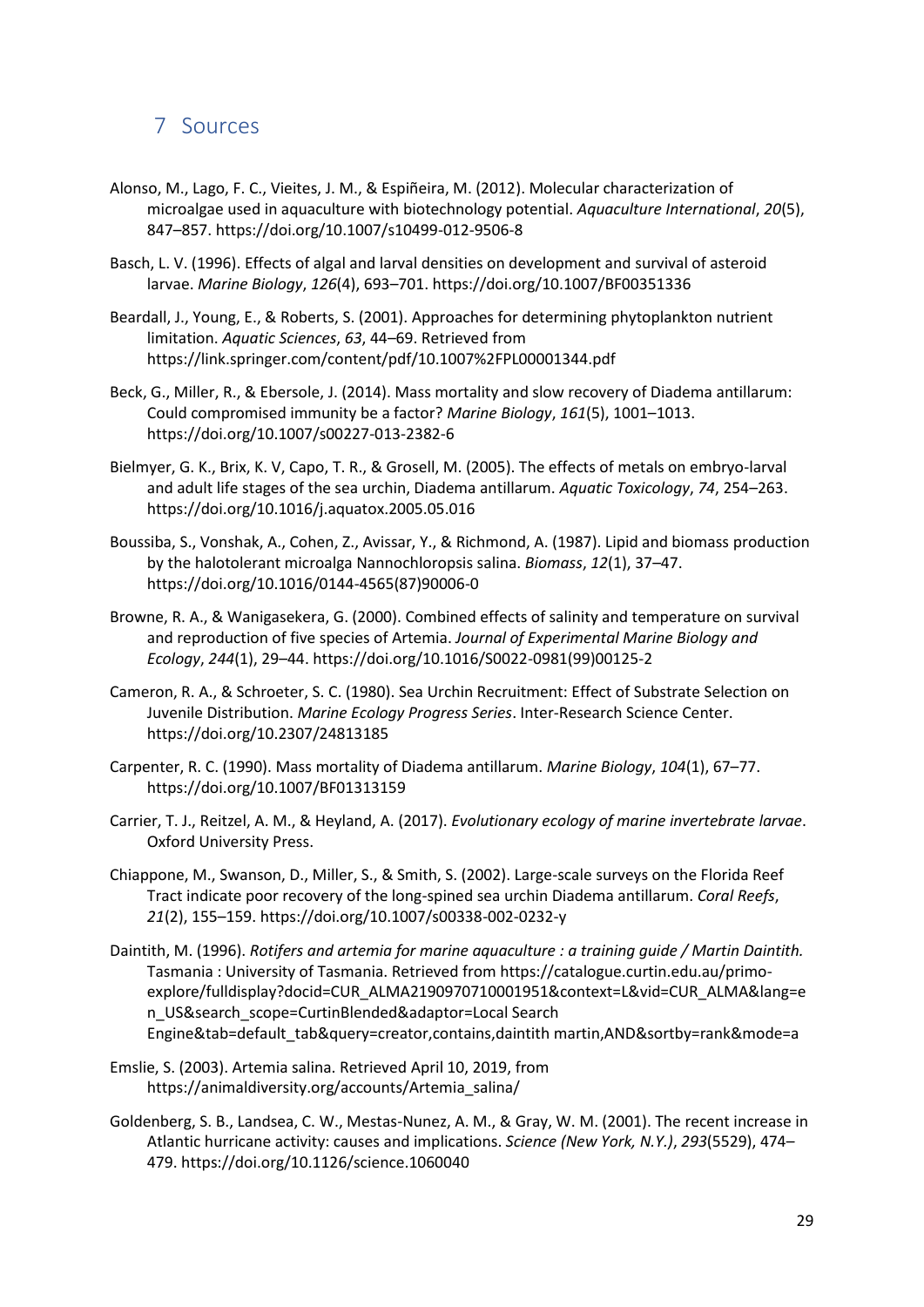- Griffiths, M. J., Garcin, C., van Hille, R. P., & Harrison, S. T. L. (2011). Interference by pigment in the estimation of microalgal biomass concentration by optical density. *Journal of Microbiological Methods*, *85*(2), 119–123. https://doi.org/10.1016/J.MIMET.2011.02.005
- Guevara, M., Arredondo-Vega, B. O., Palacios, Y., Saéz, K., & Gómez, P. I. (2016). Comparison of growth and biochemical parameters of two strains of Rhodomonas salina (Cryptophyceae) cultivated under different combinations of irradiance, temperature, and nutrients. *Journal of Applied Phycology*, *28*(5), 2651–2660. https://doi.org/10.1007/s10811-016-0835-2
- Guillard, R. R. L. (1975). Culture of Phytoplankton for Feeding Marine Invertebrates. In *Culture of Marine Invertebrate Animals* (pp. 29–60). Boston, MA: Springer US. https://doi.org/10.1007/978-1-4615-8714-9\_3
- HZ University of applied sciences. (2019). Factsheet Rhodomonas sp. In J. Houcke (Ed.), *RAAQUA*. HZ university of applied sciences.
- Jackson, J., Donovan, M., Cramer, K., & Lam, V. (2014). *Status and Trends of Caribbean Coral Reefs: 1970-2012*. Gland, Switzerland: Global Coral Reef Monitoring Network, IUCN. Retrieved from https://cmsdata.iucn.org/downloads/caribbean\_coral\_reefs\_\_\_status\_report\_1970\_2012.pdf
- Kaufman, L. S. (2006). If you build it, will they come? Towards a concrete basis for coral reef gardening. In W. F. Precht (Ed.), *Coral Reef Restoration Handbook* (pp. 119–137). Boca Raton: Taylor & Francis. Retrieved from https://books.google.nl/books?hl=nl&lr=&id=- AHOBQAAQBAJ&oi=fnd&pg=PA119&ots=rSEy05hAFB&sig=swQS1OrooAA-KB7DDE26MJHjhA8&redir\_esc=y#v=onepage&q&f=false
- Knill, C., & Tusun, J. (2008). Policy Making. In D. Caramani (Ed.), *Comparative politics* (1st ed., pp. 495- 519.). Oxford: Oxford University Press. Retrieved from https://kops.unikonstanz.de/bitstream/handle/123456789/3885/WorkingPaper2008\_01.pdf?sequence=1
- Knutson, T. R., Tuleya, R. E., & Kurihara, Y. (1998). Simulated increase of hurricane intensities in a CO2-warmed climate. *Science (New York, N.Y.)*, *279*(5353), 1018–1020. https://doi.org/10.1126/SCIENCE.279.5353.1018
- Kumar, G. R., & Babu, D. E. (2015). Effect of Light, Temperature and salinity on the growth of ARTEMIA. *International Journal of Engineering Science Invention*, *4*(12), 7–14. Retrieved from www.ijesi.org
- Lavens, & Sorgeloos. (1996a). *Manual on the production and use of live food for aquaculture* (FAO Fisheries Technical Paper No. 361). Rome. Retrieved from http://www.fao.org/3/W3732E/w3732e0b.htm
- Lavens, & Sorgeloos. (1996b). *Manual on the production and use of live food for aquaculture* (FAO Fisheries Technical Paper No. 361). Rome. Retrieved from http://www.fao.org/3/W3732E/w3732e06.htm#b11-2.3.1.1. Culture mediumnutrients
- Lessios, H. A. (2015). The Great Diadema antillarum Die-Off: 30 Years Later. *Annual Review of Marine Science*, *8*(1), 267–283. https://doi.org/10.1146/annurev-marine-122414-033857
- Lirman, D. (2001). Competition between macroalgae and corals: effects of herbivore exclusion and increased algal biomass on coral survivorship and growth. *Coral Reefs*, *19*(4), 392–399. https://doi.org/10.1007/s003380000125
- Lirman, Diego, & Schopmeyer, S. (2016). Ecological solutions to reef degradation: optimizing coral reef restoration in the Caribbean and Western Atlantic. *PeerJ*, *4*, e2597. https://doi.org/10.7717/peerj.2597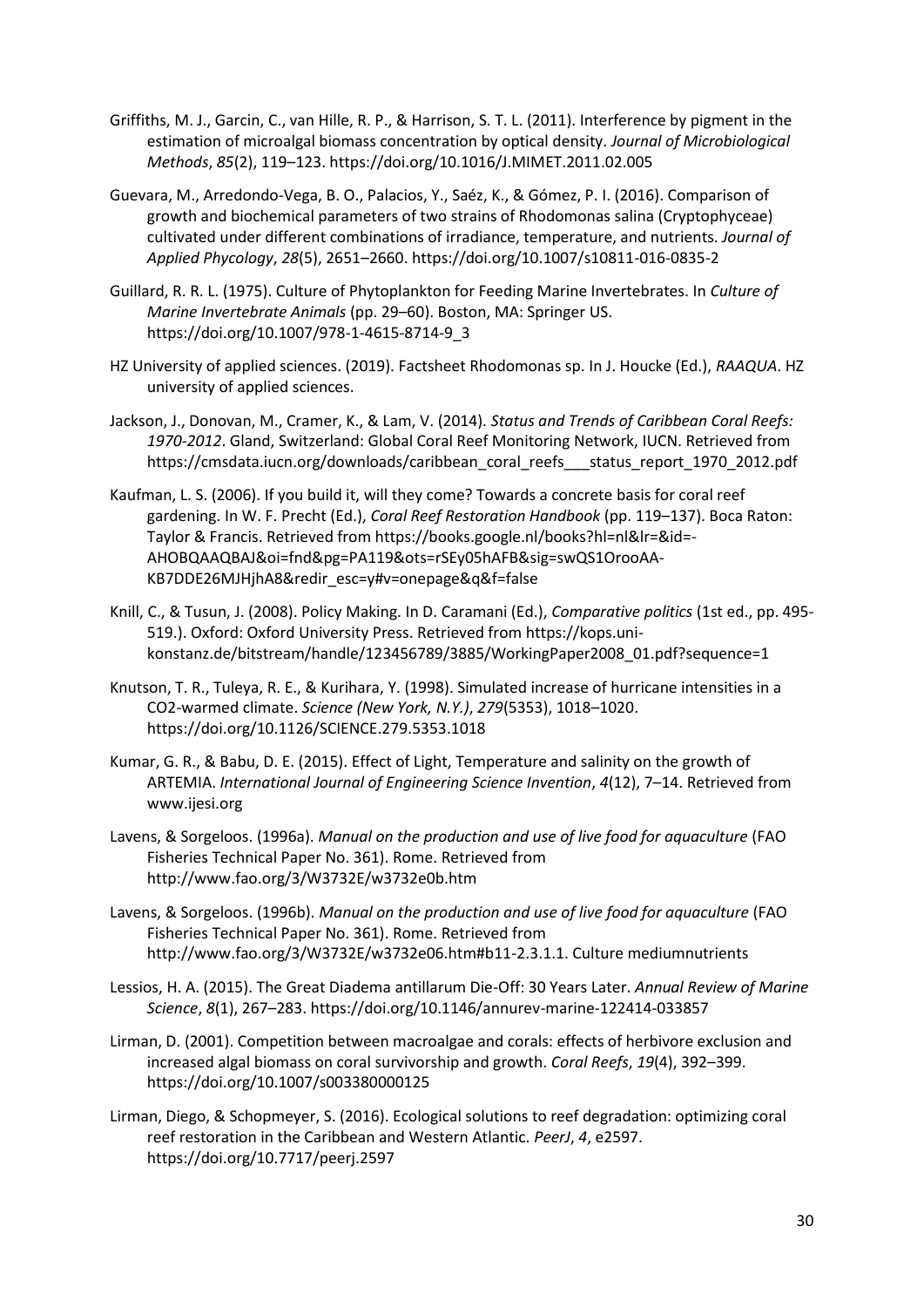- Lu, L., Yang, G., Zhu, B., & Pan, K. (2017). A comparative study on three quantitating methods of microalgal biomass. *Indian Journal of Geo Marine Sciences*, *46*(11), 2265–2272.
- MacRae, T. H., & Pandey, A. S. (1991). Effects of metals on early life stages of the brine shrimp,Artemia: A developmental toxicity assay. *Archives of Environmental Contamination and Toxicology*, *20*(2), 247–252. https://doi.org/10.1007/BF01055911
- Mcbride, S. C. (2005). *Sea Urchin Aquaculture Introduction and History*. *American Fisheries Society Symposium* (Vol. 46). Retrieved from www.nmfs.gov/ows-
- Miller, M. W., Kramer, K. L., Williams, S. M., Johnston, L., & Szmant, A. M. (2009). Assessment of current rates of Diadema antillarum larval settlement. *Coral Reefs*, *28*(2), 511–515. https://doi.org/10.1007/s00338-008-0458-4
- Moberg, F., & Folke, C. (1999). Ecological goods and services of coral reef ecosystems. *Ecological Economics*, *29*(2), 215–233. https://doi.org/10.1016/S0921-8009(99)00009-9
- Norton, T. A., Melkonian, M., & Andersen, R. A. (1996). Algal Biodiversitys. *Phycologia*, *35*(4), 308– 326. Retrieved from https://www.researchgate.net/publication/240794246\_Algal\_biodiversity
- Piorreck, M., & Pohl, P. (1984). Formation of biomass, total protein, chlorophylls, lipids and fatty acids in green and blue-green algae during one growth phase. *Phytochemistry*, *23*(2), 217–223. https://doi.org/10.1016/S0031-9422(00)80305-2
- Prog, S., Hunte, W., & Younglao, D. (1988). *MARINE ECOLOGY-PROGRESS SERIES Recruitment and population recovery of Diadema antillarum (Echinodermata; Echinoidea) in Barbados* (Vol. 45). Retrieved from https://www.int-res.com/articles/meps/45/m045p109.pdf
- Risk, M., & Edinger, E. (2011). Encyclopedia of Modern Coral Reefs. In *Encyclopedia of Modern Coral Reefs* (pp. 577–585). Springer Science+Business Media B.V. https://doi.org/10.1007/978-90- 481-2639-2\_25
- Salas-Garza, A., Carpizo-Ituarte, E., Parés-Sierra, G., Martínez-López, R., & Quintana-Rodríguez, R. (2005). [Juvenile production of the red sea urchin Strongylocentrotus franciscanus (Echinodermata: Echinoidea) in Baja California, Mexico]. *Revista de Biologia Tropical*, *53*(3), 345–355. Retrieved from http://www.ncbi.nlm.nih.gov/pubmed/17469265
- Sarifudin, M., Rahman, M. A., Yusoff, F. M., Arshad, A., & Tan, S. G. (2017). *INFLUENCE OF SALINITY VARIATIONS ON THE EMBRYONIC AND EARLY LARVAL DEVELOPMENT OF LONG-SPINED BLACK SEA URCHIN (DIADEMA SETOSUM)*. *The Journal of Animal & Plant Sciences* (Vol. 27). Retrieved from https://pdfs.semanticscholar.org/3de5/fc4434577408f062d8d0d0b7a4d9b791c889.pdf
- Schreiber, U., Klughammer, C., & Kolbowski, J. (2012). Assessment of wavelength-dependent parameters of photosynthetic electron transport with a new type of multi-color PAM chlorophyll fluorometer. *Photosynthesis Research*, *113*(1–3), 127–144. https://doi.org/10.1007/s11120-012-9758-1
- Siegel, K. J., Cabral, R. B., Mchenry, J., Ojea, E., Owashi, B., & Lester, S. E. (2019). Sovereign states in the Caribbean have lower social-ecological vulnerability to coral bleaching than overseas territories. *The Royal Society Biological Sciences*, *296*(1897). https://doi.org/10.1098/rspb.2018.2365
- Siegle, D. (2015). r Critical Value Table. Retrieved May 28, 2019, from https://researchbasics.education.uconn.edu/r\_critical\_value\_table/

Singh, J., & Saxena, R. C. (2015). An Introduction to Microalgae: Diversity and Significance. *Handbook*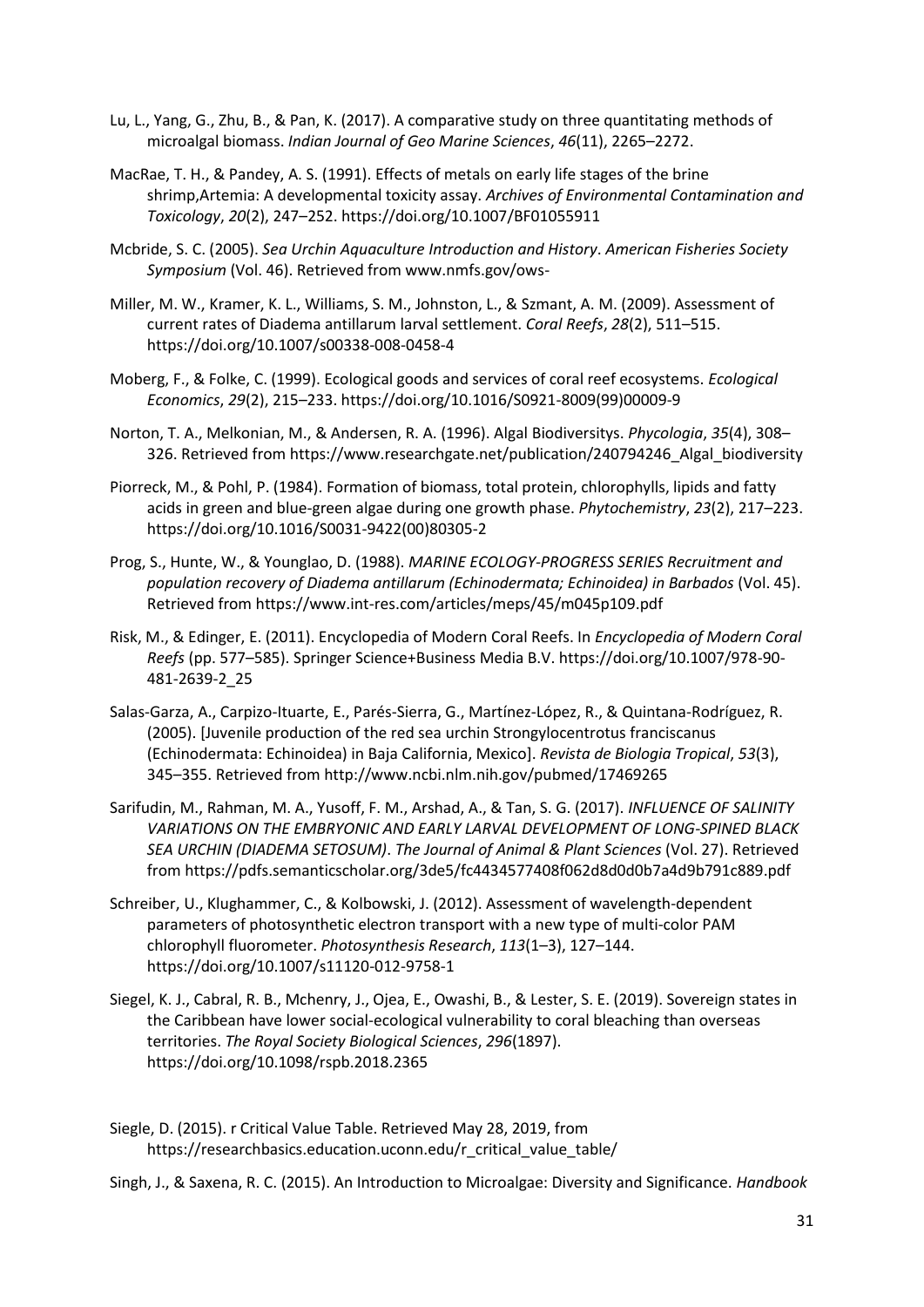*of Marine Microalgae*, 11–24. https://doi.org/10.1016/B978-0-12-800776-1.00002-9

- Smith, M. M., Cruz Smith, L., Cameron, R. A., & Urry, L. A. (2008). The larval stages of the sea urchin,Strongylocentrotus purpuratus. *Journal of Morphology*, *269*(6), 713–733. https://doi.org/10.1002/jmor.10618
- Supan, J. (2014). *High-Density Rearing of oyster Larvae in Flow-Through Systems* (No. 4311). Retrieved from http://shellfish.ifas.ufl.edu/wp-content/uploads/High-Density-Rearing-of-Oyster-Larvae-SRAC-4311.pdf
- Thach, Elizabeth C., Thompson, Karen J., Morris, A. (2006). *A fresh look at followership: A model for matching Followership and leadership styles* (Fisheries Technical Paper No. 361). *Journal of Behavioral & Applied Management*. https://doi.org/10.1007/s13398-014-0173-7.2
- UN Environment; ISU; ICRI and Trucost. (2018). *The Coral Reef Economy*. Retrieved from www.unenvironment.org
- Vu, M. T. T., Douëtte, C., Rayner, T. A., Thoisen, C., Nielsen, S. L., & Hansen, B. W. (2016). Optimization of photosynthesis, growth, and biochemical composition of the microalga Rhodomonas salina—an established diet for live feed copepods in aquaculture. *Journal of Applied Phycology*, *28*(3), 1485–1500. https://doi.org/10.1007/s10811-015-0722-2
- Warner, J. F., Lyons, D. C., & McClay, D. R. (2012). Left-Right Asymmetry in the Sea Urchin Embryo: BMP and the Asymmetrical Origins of the Adult. *PLoS Biology*, *10*(10). https://doi.org/10.1371/journal.pbio.1001404
- World Sea Temperature. (2019). Caribbean Sea Sea Temperatures. Retrieved April 10, 2019, from https://www.seatemperature.org/caribbean-sea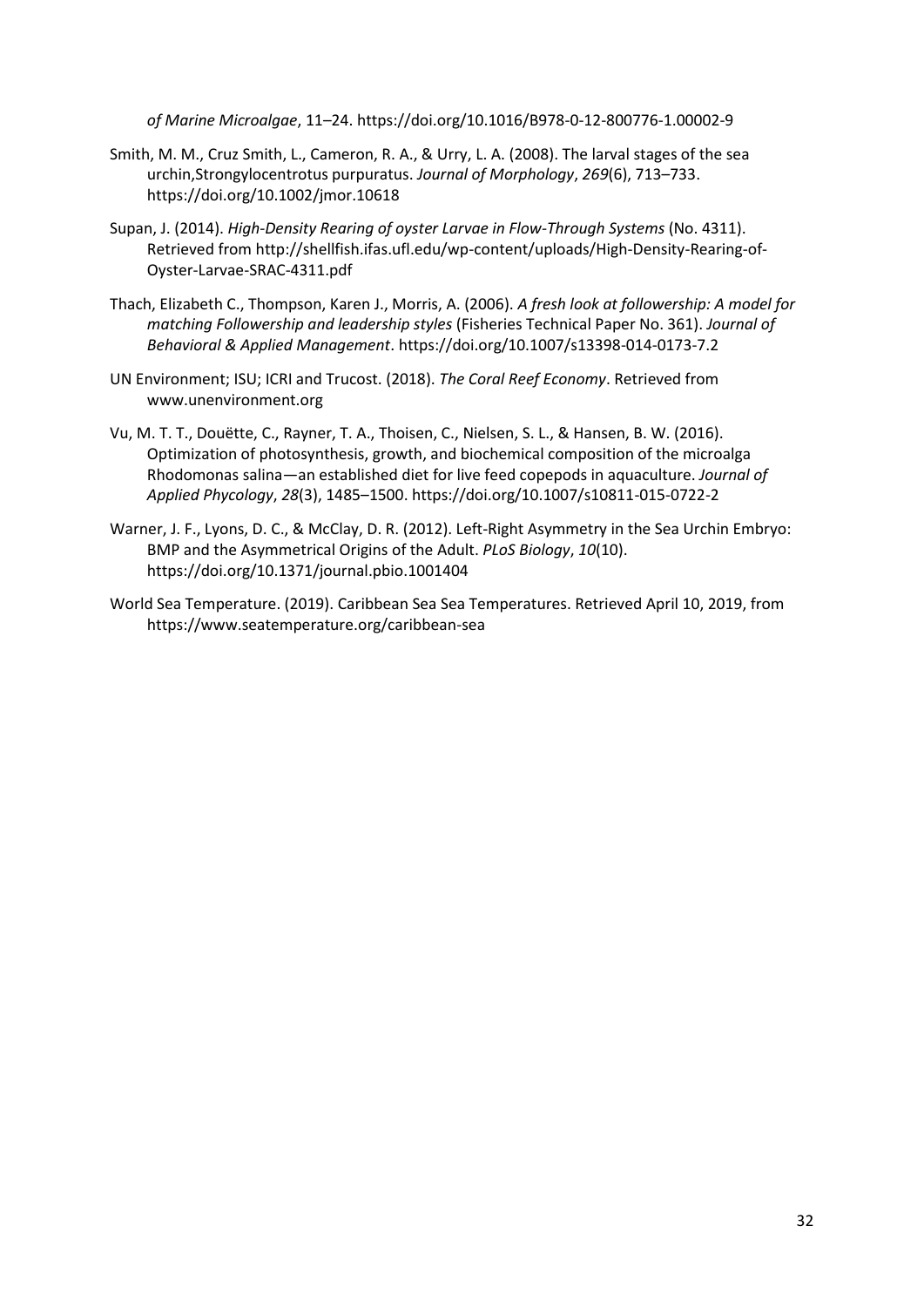# <span id="page-32-0"></span>Appendices

# <span id="page-32-1"></span>I. Algae culture setup

#### **Culture setup materials**

#### Lighting

- 24H electricity timer
- A light source

#### Growing vessels:

- 1 litre bottle per culture
- Input / output cap (see figure 2)
- VWR sterile air filter (0.2  $\mu$ m)
- Tubing for airflow

#### Other devices

- Air pump
- container with input & output cap
- splitter for air distribution (see figure 1)

#### **Culture setup described**

The algae culture will be kept in 1 litre bottles with air bubbling through to supply  $CO<sub>2</sub>$  and ensure mixing. Air will need to be provided with an air pump. The air needs to be passed through a vessel holding demi water to reduce evaporation. Then it needs to be fed into a splitter (see figure 1) which allows you to adjust the amount of airflow going into each bottle. Once the air is through the splitter it needs to go through an VWR sterile air filter  $(0.2 \mu m)$  attached on the bottle to reduce outside aerial pollutants. On top of each bottle needs to be a cap with an input and an output. The input needs to allow for attaching the air filter and allow for feeding a tube with air to the bottom of the bottle. The output needs to be small enough to not allow outside pollutants to enter the bottle while the airflow is active. See figure 2 for an example of this.

The bottles need to be in front of a light source, with the algae's this manual is based on this light source consisted of 6 TL lights covering the length of the setup being on a 12-hour light / 12-hour dark cycle. See figure 3 for a complete schematic overview of the system.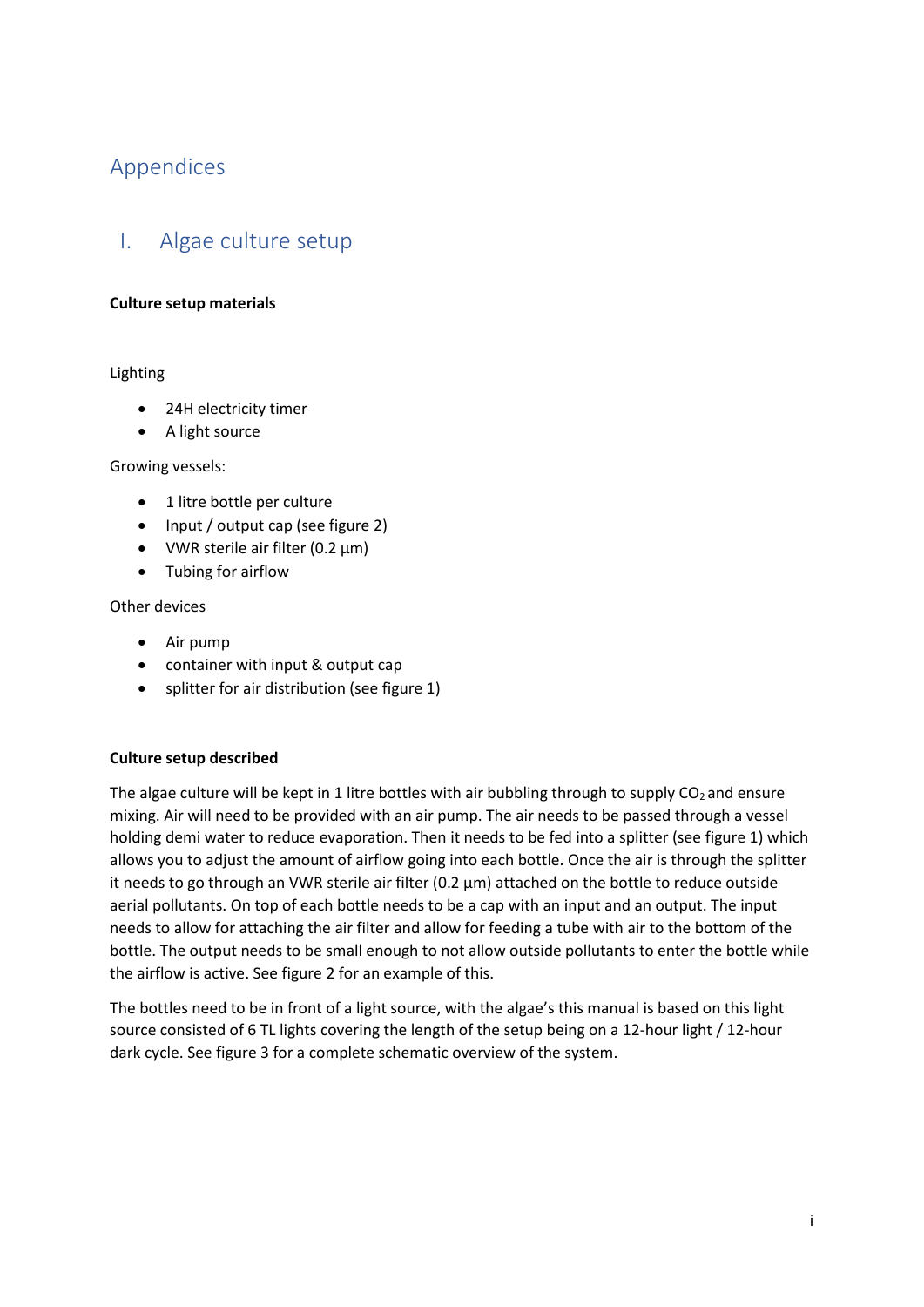

*Figure 1: air being split to different culture vessels*



*Figure 2: culture vessel with air filter and input / output cap*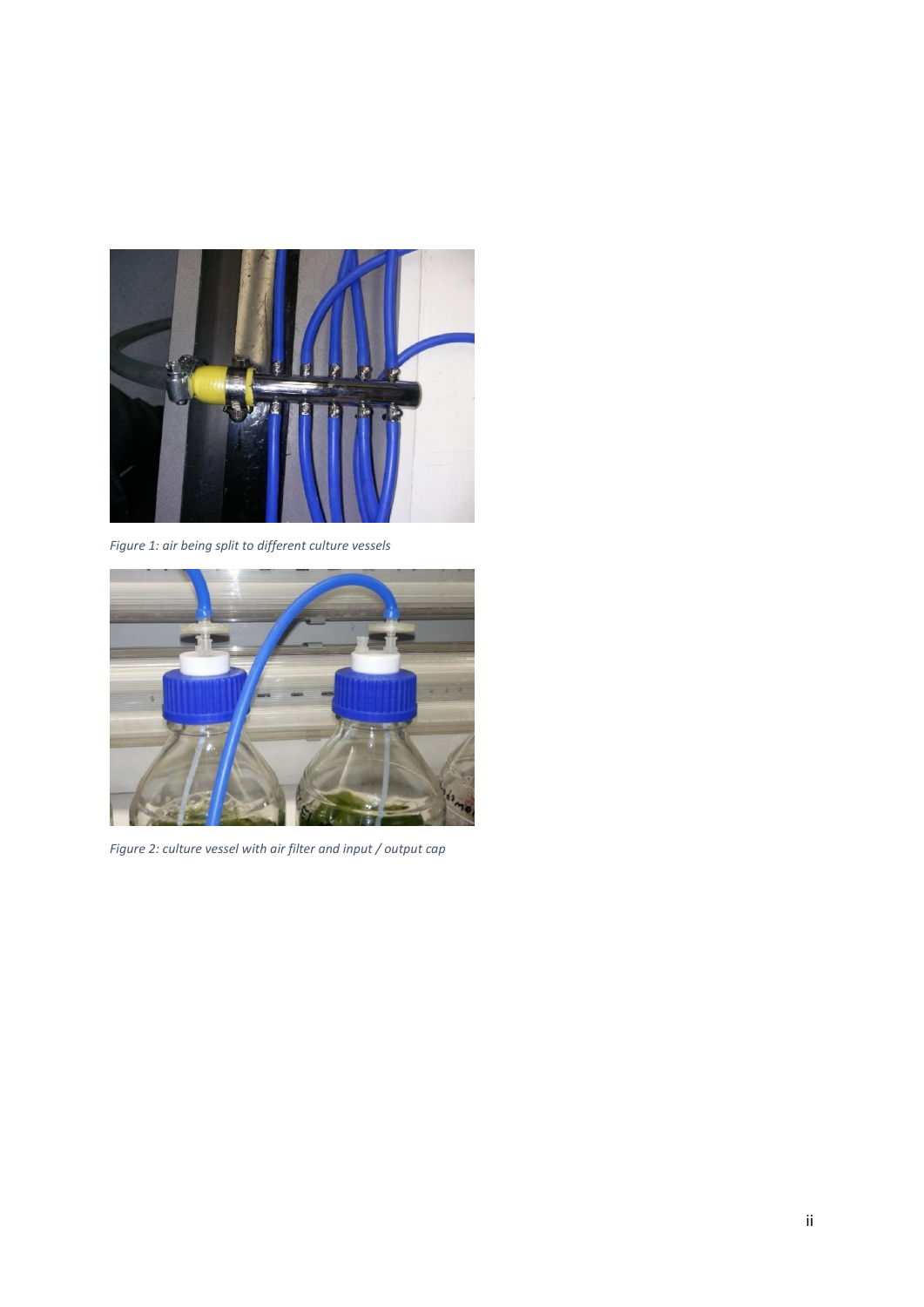

*Figure 3: a schematic overview of the culture setup using 8 different bottles*

## <span id="page-34-0"></span>II. Algae culture measurements

While maintaining algae different measurements can be done to determine the amount of alga present, the amount of nutrients available or the photosynthesis effectiveness of the algae. This section will explain how to obtain your algae sample from the culture vessel and how to conduct all different measurements.

#### *Obtaining the sample*

To obtain an algae sample from the culture without risking contamination

- 1. Remove the air filter from a bottle and place it on a clean surface.
- 2. Take a clean 60ml syringe and insert it in place of the air input.
- 3. Withdraw the required amount of alga.
- 4. Reinsert the air filter.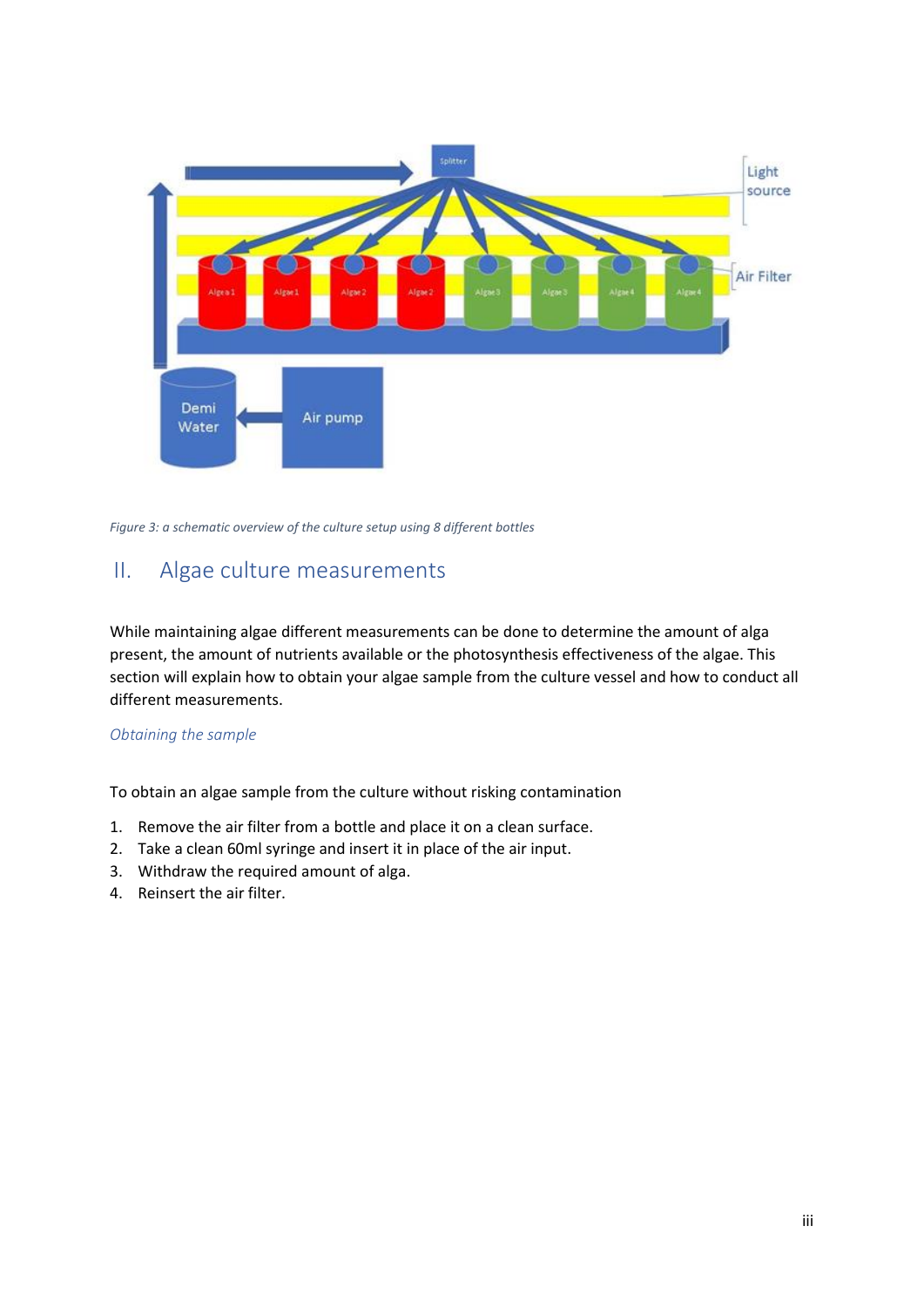#### *Aquapen ap100 measurements*

Two of the most common measurements are both done using the Aquapen ap100, these are the Optical density measurement and the PAM measurement. A detailed guide to installing and using the Aquapen ap100 is found at

[https://www.psi.cz/download/document/manuals/aquapen/AquaPen\\_Manual.pdf](https://www.psi.cz/download/document/manuals/aquapen/AquaPen_Manual.pdf)

#### **PAM and optical density materials**

- Sample of algae
- Cuvette with cap
- Aquapen ap100

#### **PAM measurement**

To take a PAM measurement, first ensure you have a clean, dry cuvette without any visible scratching. Any imperfections on the outside of the cuvette can impact results.

- 1. Shake your algae sample.
- 2. Add 3ml of your sample to the cuvette and close it with a cap.
- 3. Place the cuvette in the dark for 1 minute (the box the cuvettes come in is ideal for this purpose).
- 4. Remove the cuvette and quickly shake until you are sure the algae solution is homogenous
- 5. Place it in the Aquapen ap-100 and either manually or with the online controls select the QY measurement.

#### **Optical density**

To take an optical density measurement you can use the same cuvette as you used for the PAM measurement or make a new one following the same criteria, when using the same cuvette ensure you always do the PAM measurement first.

- 1. Shake your algae sample.
- 2. Add 3ml of your sample to the cuvette and close it with a cap.
- 3. Remove the cuvette and quickly shake until you are sure the algae solution is homogenous
- 4. Place cuvette in the Aquapen ap-100 and either manually or with the online controls select the OD720 measurement.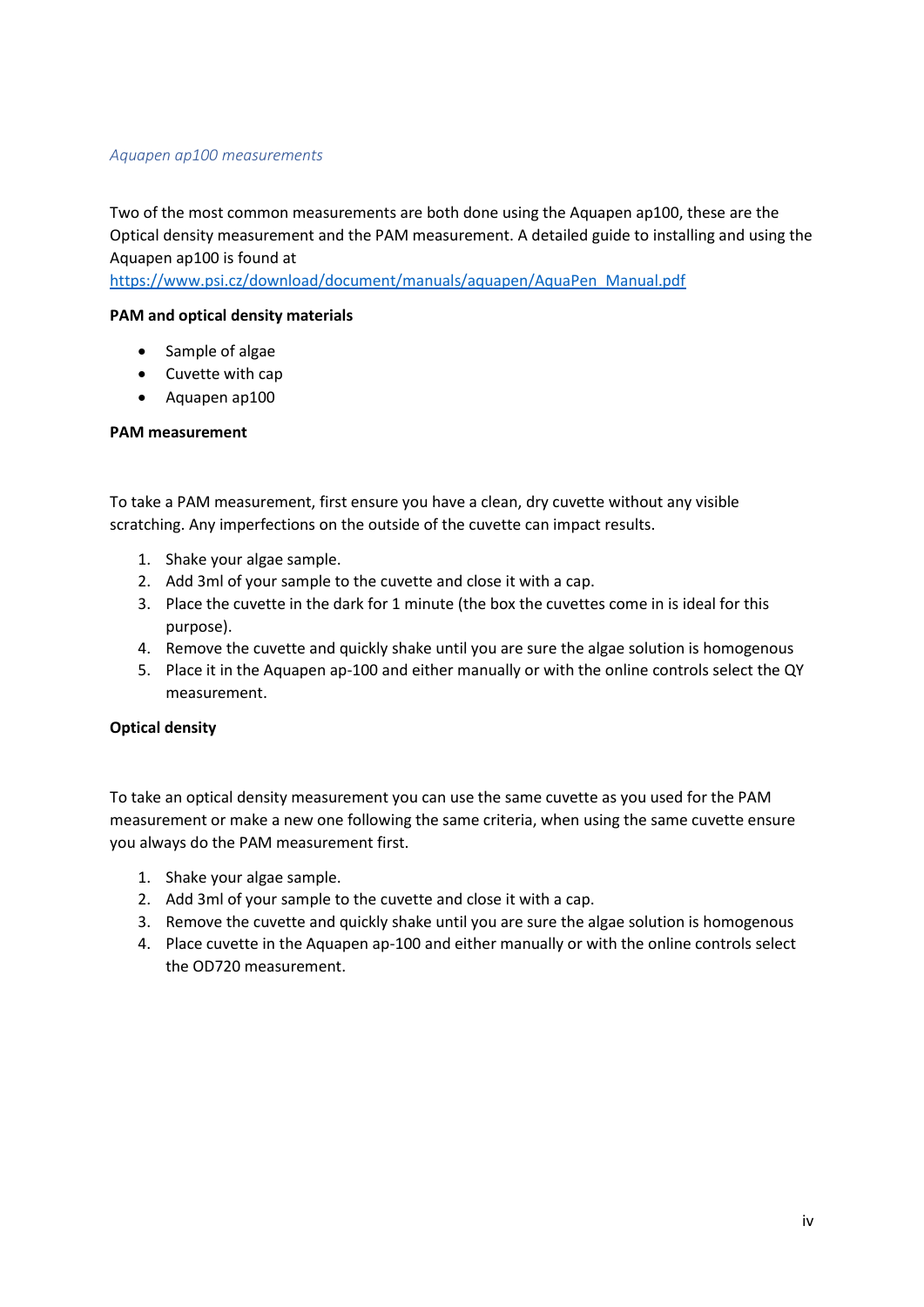#### *Cell count*

#### **Cell count materials**

- 10 ml of algae sample
- Bürker and turk haemacytometer
- Photomicroscope
- 200 ml volumetric flask
- 50 ml Erlenmeyer
- Acetic acid
- Pasteur pipet
- Cell counter
- Pipet device set to 20 µl
- Gloves
- Glasses
- Lab coat

#### **Method**

- 1. Dilute 10 ml of your algae samples if needed for bigger algae species this is usually not required, for *Nannochloropsis* a dilution of 20 times is a necessity. To dilute a sample, add prepared sea water to the algae in a 200 ml volumetric flask until the desired dilution is met.
- 2. Put on gloves, glasses and lab coat before working with acid.
- 3. Put 10 ml of your sample in a small Erlenmeyer. If you are working with moving cells such as *Rhodomonas baltica, Rhodomonas saline* or *Tetraselmis chuii,* add 20 µl of acetic acid to fixate them.
- 4. Proceed to shake the sample to ensure the solution is homogenous and to break up any cells that may have grouped together due to the introduction of the acid. This is especially important when working with the species of *Rhodomonas.*
- 5. Press cover glass onto the counting chamber with the provided clamps until Newton diffraction rings appear.
- 6. Fill both slides of the counting chamber under the cover-glass with a single smooth flow of your sample using a Pasteur pipet
- 7. Count 25 squares in both chambers, count cells which touch the top and left of the squares but not those which touch the bottom or right. For *Rhodomonas baltica, Rhodomonas saline* or *Tetraselmis chuii* a magnification of 20 can be used however for *Nannochloropsis* a magnification of 40 is suggested to ensure you do not miss any cells.

In addition to a higher magnification the size of *Nannochloropsis* means it can be on multiple heights under the glass even when pressed down according to instruction. To ensure you don't miss any cells it is therefore suggested to adjust the microscope slightly for each square you count to ensure all cells are counted.

8. Finally, you can calculate the number of cells per ml by taking the average number of cells counted per chamber and multiplying by 10.000. If the sample was diluted, divide accordingly.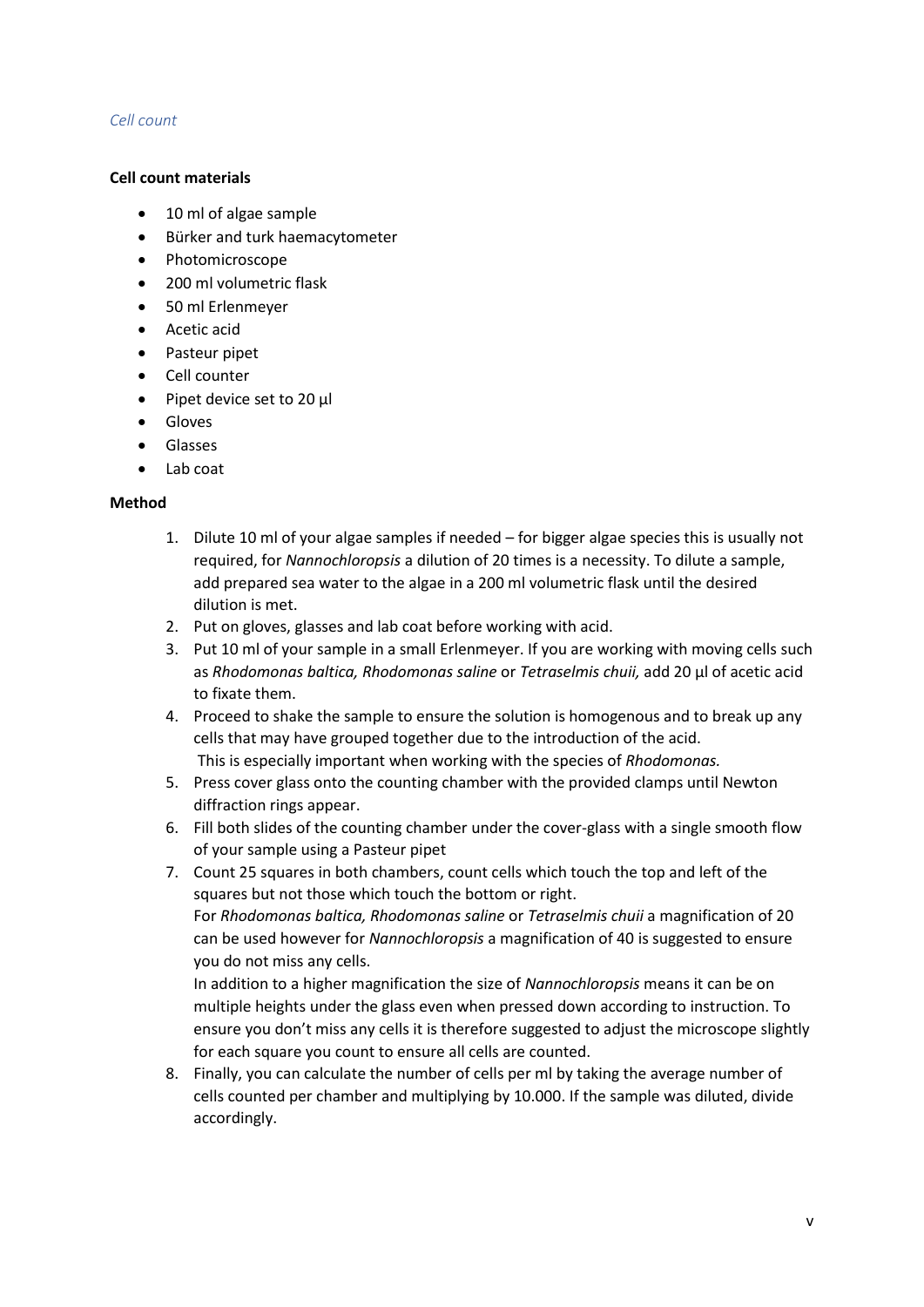#### *Dry weight measurement*

#### Dry weight materials

- 20ml of algae sample
- Vacuum pump and tubing
- Filters (Milipore, glasfiber 1µm retention, 4,7 cm diameter)
- Gloves
- Suction flask
- Büchner funnel (5 cm inner diameter)
- Pincers
- Aluminum disks
- Two 50 ml volumetric flask
- (0.5 M Ammonium-bicarbonate water)
- Exicator
- Drying oven at 105°C
- Scale
- Pipet balloon kit
- Wash bottle with demi water

#### **Method**

- 1. Dry filters for at least 16 hours in a drying oven, let cool to room temperature in an exicator.
- 2. Put on gloves, weigh 1 aluminium disk, then weigh one filter on that disk
- 3. Place the filter in a Büchner funnel over a suction flask, secure the filter by adding some demineralized water under suction.
- 4. Shake your algae sample and empty in a small Erlenmeyer
- 5. Turn on vacuum pump, pour 20 ml culture over the filter using a pipette balloon ensure that the pressure of the vacuum pump never exceeds 200 bar.
- 6. When all water has passed through the filter: add ~10 ml of 0.5M Ammoniumbicarbonate water to flush out the salt.
- 7. When all water has passed through the filter again: turn off vacuum pump
- 8. Carefully, remove filter from funnel with a pincer and place in the previously weighed aluminium disk.
- 9. Place the aluminium disk in oven at 105°C for at least 16 hours.
- 10. Weight the filter with aluminium disk
- 11. Subtract the weight of the filter plus aluminium disk from the full weight, divide by 20 to reach mg/ml.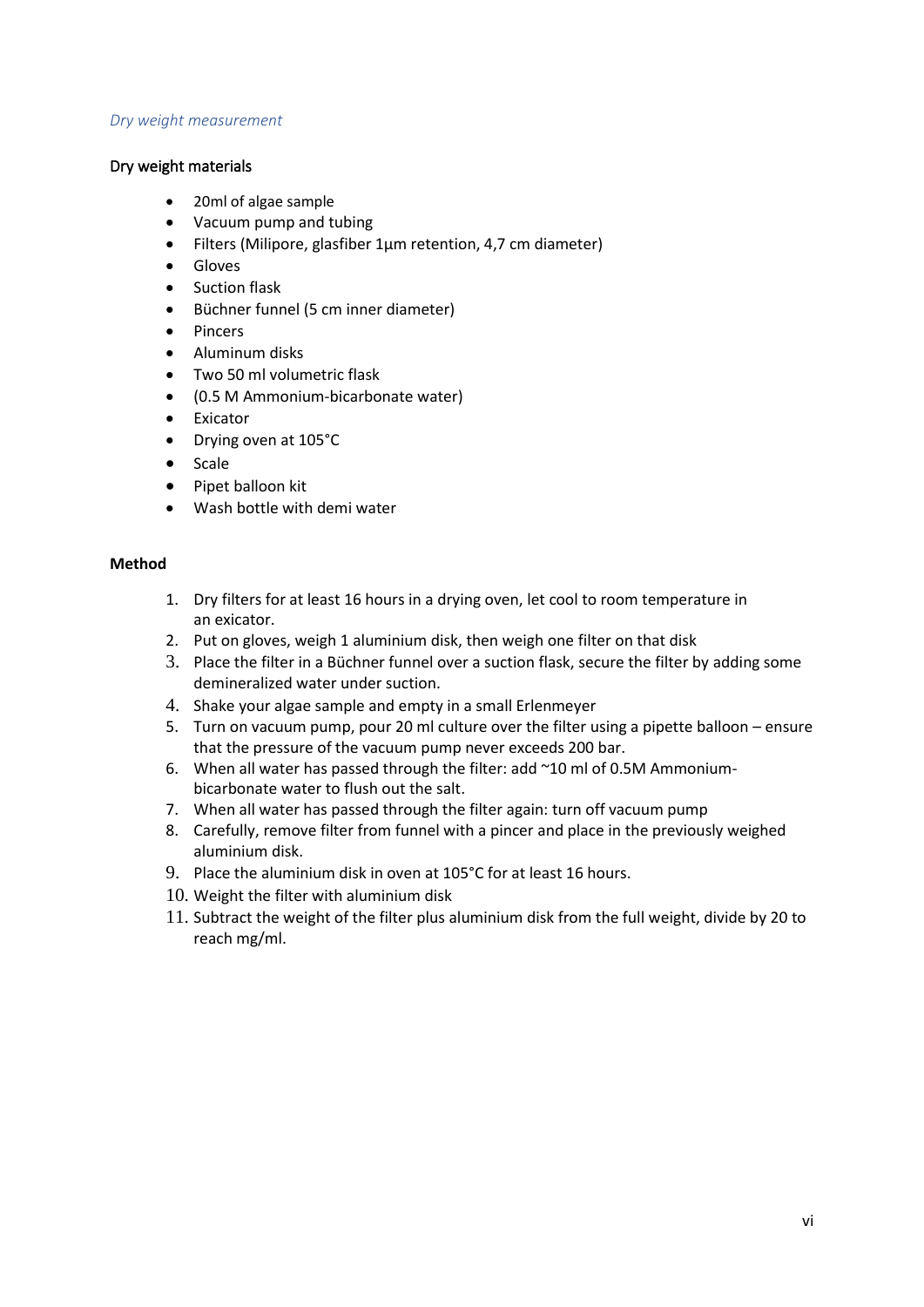### *Health of culture*

#### **Health of culture materials**

- Haemacytometer
- 10 ml of algae sample
- Syringe with small tube attached
- Pasteur pipet
- 50 ml erlenmeyer

#### **Microscope observations**

- 1. Put 10 ml of algae sample in a small erlenmeyer.
- 2. Proceed to shake the sample to ensure the solution is homogenous
- 3. Press cover glass onto the counting chamber with the provided clamps until Newton diffraction rings appear.
- 4. Fill both slides of the counting chamber under the cover-glass with a single smooth flow of your sample using a pasteur pipet
- 5. Count 25 squares in both chambers:
	- o The percentage of colony forming is counted by marking every square in which a colony being defined as 4 or more cells fused together has formed as 2% colony forming.
	- o The infestation by other algae can be measured in a similar manner but looking at how many squares have algae that are of a different species than the species measured.
	- o The infestation by grazers in the same manner. Note that as grazers move, they might move from one square to another as you count, try to keep track of this and not count them double if possible.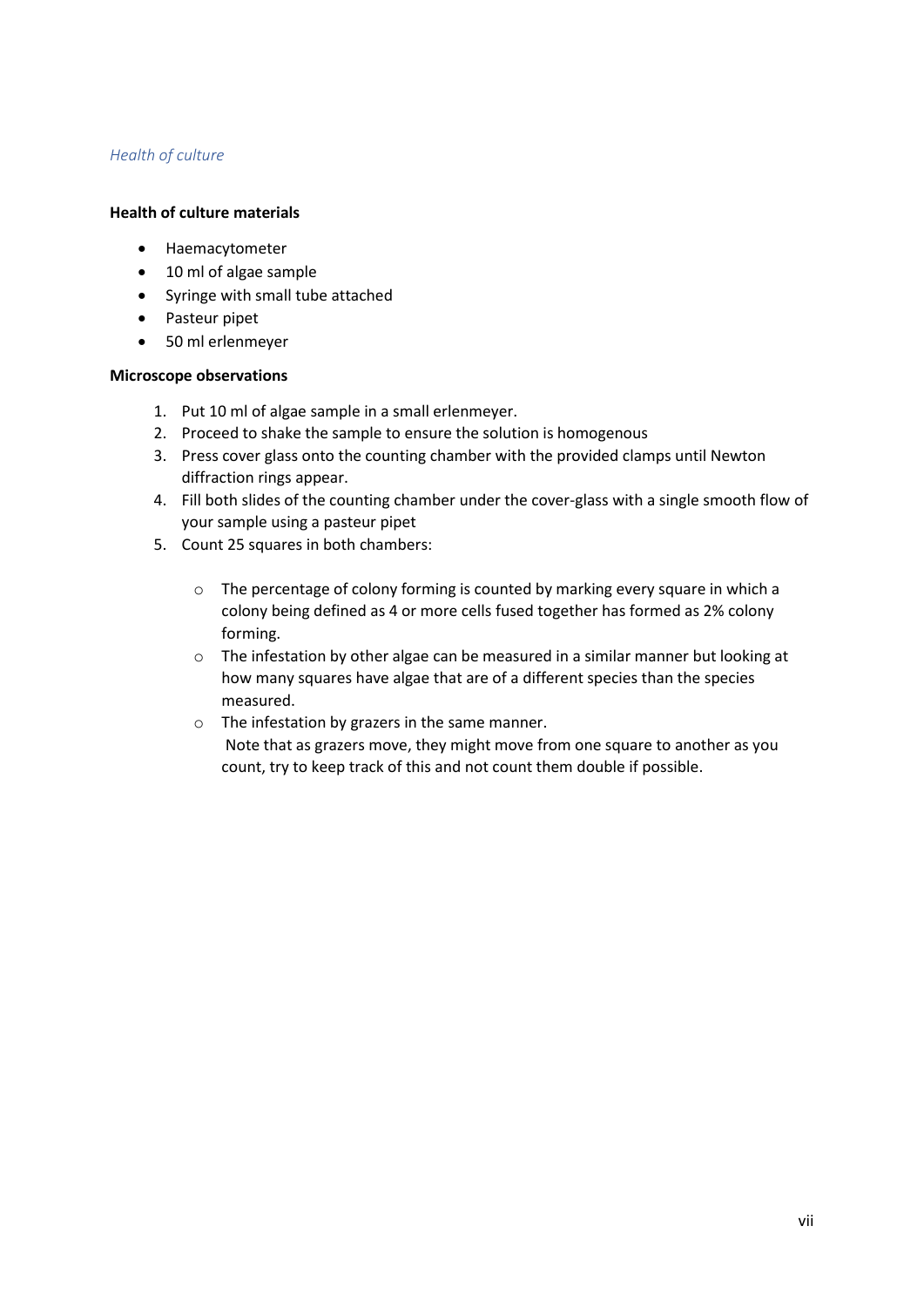# <span id="page-39-0"></span>III. *Artemia* experiments

#### *Artemia culture setup*

#### *Artemia* **culture setup materials**

- 1.5 l coned bottle
- Air pump
- Salt
- 1.5 g *Artemia* eggs
- Air tubing
- Heating element
- Syringe
- Lighting

#### *Artemia* **culture setup**

- 1. Make 1.5 l of full-strength sea water (33g/l)
- 2. Place the water in the bottle
- 3. Add a heating element set to 25 degrees
- 4. Put a light source near the water surface
- 5. Wait for the water to warm
- 6. Add aeration
- 7. Add 1.5 g of *Artemia* to the water
- 8. Wait 24 hours
- 9. Turn off aeration
- 10. Wait for the shells to float to the surface and extract them with a syringe
- 11. Harvest or grow out hatched *Artemia* from here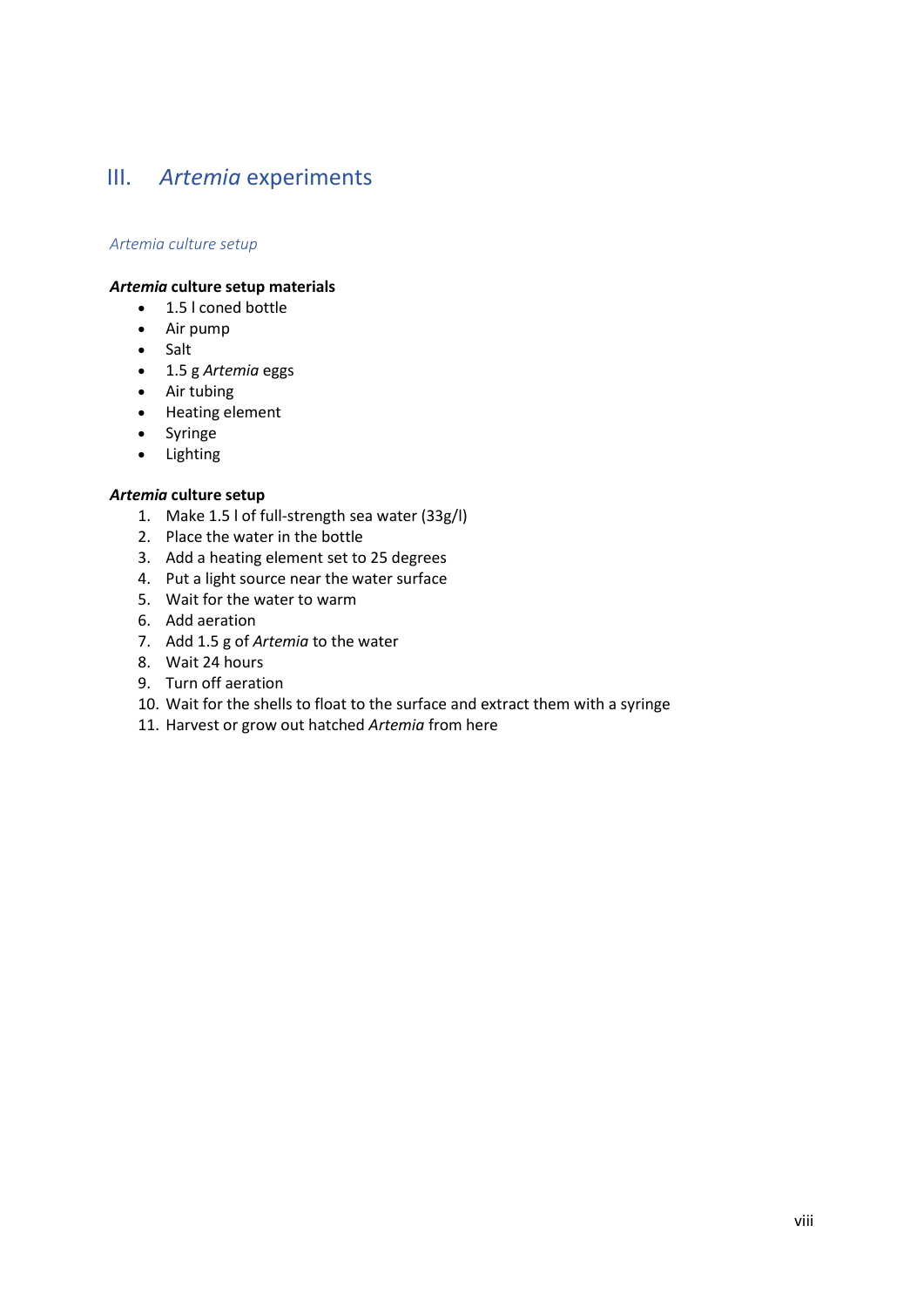#### *Artemia grow out setup*

#### *Artemia* **grow out setup materials**

- Fresh starved\* micro algae in a bottle
- Air pump & tubing
- Programable dosing pump
- Kreisel tank(s)
- Flow pump
- Aquarium with enough volume to fit your tank(s)
- Heating elements

#### **Artemia grow out setup**

1. Place the Kreisel tank(s) in the aquarium and fill with saltwater (33g/l) till it covers the mesh opening in the Kreisel tank completely.

- 2. Warm the water to 26 degrees Celsius.
- 3. Setup the air pump.
- 4. Place an aeration tube into the water of the aquarium as well as a flow pump to ensure water circulation.
- 5. Put an aeration tube into the bottle of algae used for feeding

6. Hook the algae up to the Kreisel tank via the dosing pump and program how much algae you wish to feed\*\*.

7. Add the Artemia approximately 12 hours after hatching.

#### **Artemia grow out maintenance**

The setup described above does not contain any way to filter the water. Its recommended to replace 50% of the volume daily with saltwater at 26 degrees Celsius. While draining the old water you should rub over the mesh on the side of the Kreisel tanks to remove any stuck particles and allow water to flow in and out of the Kreisel tank though the mesh.

\* starved micro algae refer to algae that no longer contain any nutrients which would allow them to continue growing

\*\*(For growing *Artemia* in this setup with *Rhodomonas salina* 30000 cells per ml at an *Artemia* density of 0.2 per ml is recommended. To measure how quickly the *Artemia* are consuming the algae take hourly measurements for the first ~4 hours that the *Artemia* are in the system. For detailed instructions on how to measure the cell count of algae in the water please refer to section 3.3 – cell counts)